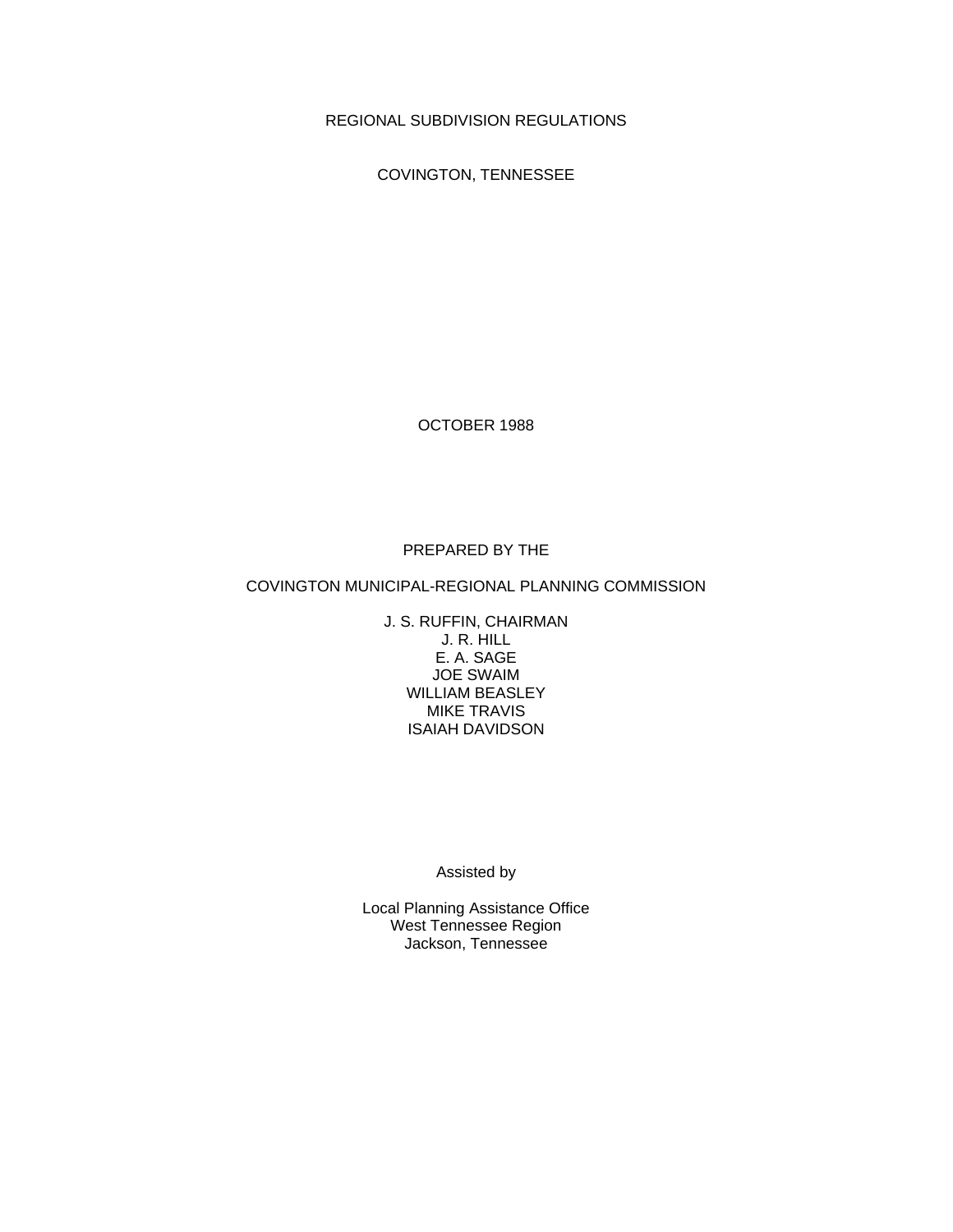# TABLE OF CONTENTS

| Article I   |                                                        |  |
|-------------|--------------------------------------------------------|--|
| Article II  |                                                        |  |
| Article III |                                                        |  |
| Article IV  | General Requirements and Minimum Standards of Design13 |  |
| Article V   |                                                        |  |
| Article VI  |                                                        |  |
| Article VII |                                                        |  |
|             |                                                        |  |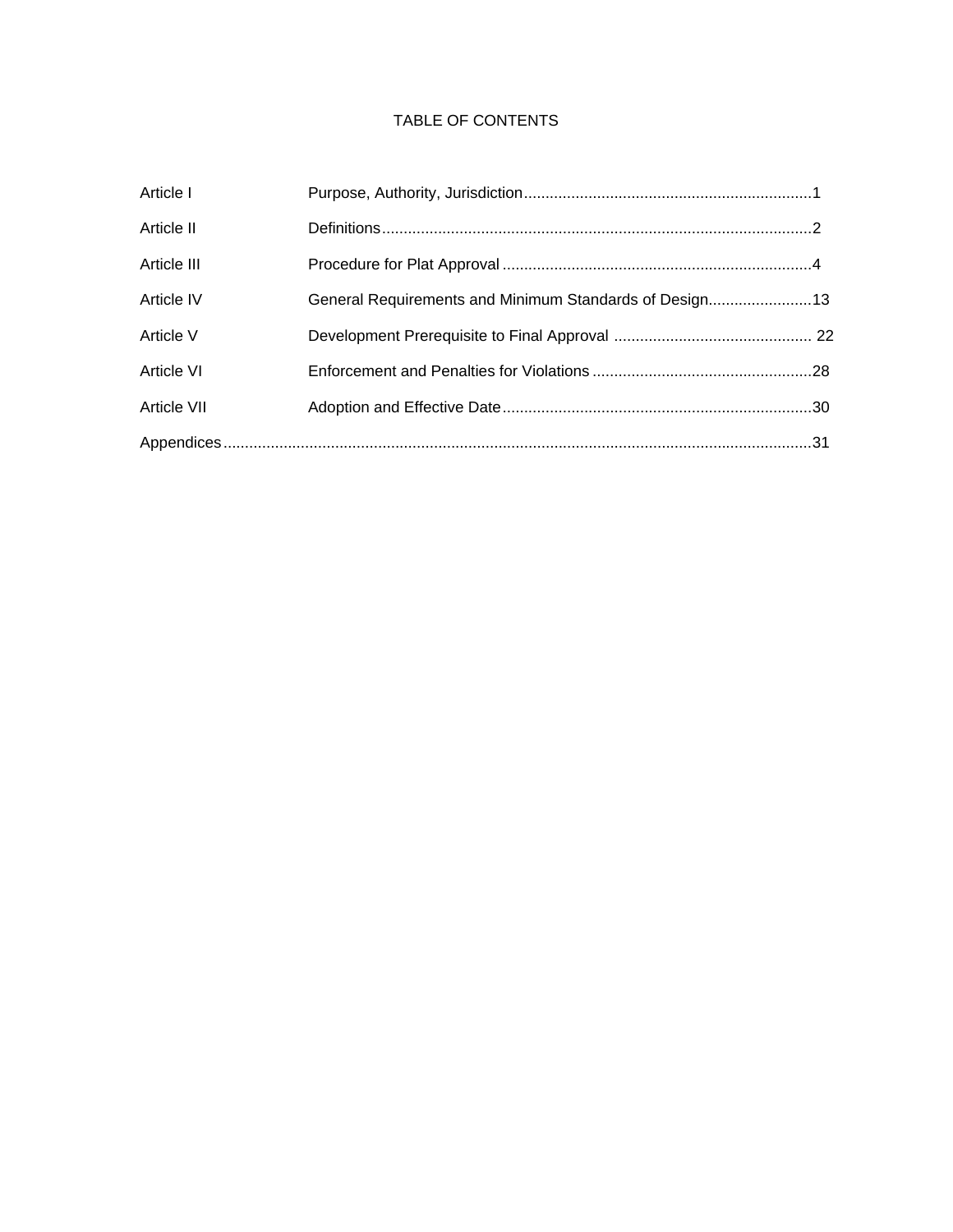# **Regional Subdivision Regulations**

## **Covington, Tennessee**

# **ARTICLE I: Purpose, Authority and Jurisdiction**

## A. Purpose

Land Subdivision is the first step in the process of community development. Once land has been cut up into streets, lots and blocks and has been publicly recorded, the correction of defects is costly and difficult. Subdivision of land sooner or later becomes a public responsibility, in that roads and streets must be maintained and various public services customary to urban areas must be provided. The welfare of the entire community is thereby affected in many important respects. It is therefore to the interest of the public, the developer and the future owners that subdivisions be conceived, designed and developed in accordance with sound rules and proper minimum standards.

The major road and street plan, of which certified copies are on file in the office of the Register of Tipton County, Tennessee, and the following standards guiding the Planning Commission are designed to provide for the harmonious development of the area, to secure a coordinated layout and adequate provision for traffic, and also to secure adequate provision for light, air, recreation, transportation, water, drainage, sewers and other sanitary facilities.

## B. Authority

These subdivision regulations are adopted under the authority granted by Section 13-301 through 13-311, Tennessee Code Annotated. The Planning Commission has fulfilled the requirements set forth in these acts as prerequisite to the adoption of such regulations.

## C. Jurisdiction

These regulations shall govern all subdivision of land within the Covington Planning Region, except any subdivision, the plat of which has been registered prior to the adoption of these regulations.

# **ARTICLE II: Definitions**

Within these regulations, certain terms and conditions are defined as follows:

A. Easements: The right given by the owner of land to another party (either public or private) for a specific limited use of that land.

B. Easement, Vehicular: The right granted by the owner of land to another party by deed or prescription, to allow vehicular access across one parcel of land to another.

C. Easement, Utility: The right granted by the owner of land to allow utility facilities to be constructed, maintained, or preserved. Utility easements shall include, but are not limited to, easements for storm drainage, water lines, sewer lines, electric power lines, and pipe lines.

D. Plat, Plan, Plot or Replat: A map, drawing or chart upon which the subdivider's plan of the subdivision is presented and which he submits for approval and intends to record in final form.

E. Road: Relates to and includes roads, streets, highways, avenues, boulevards, parkways, lanes or other ways, or any part thereof.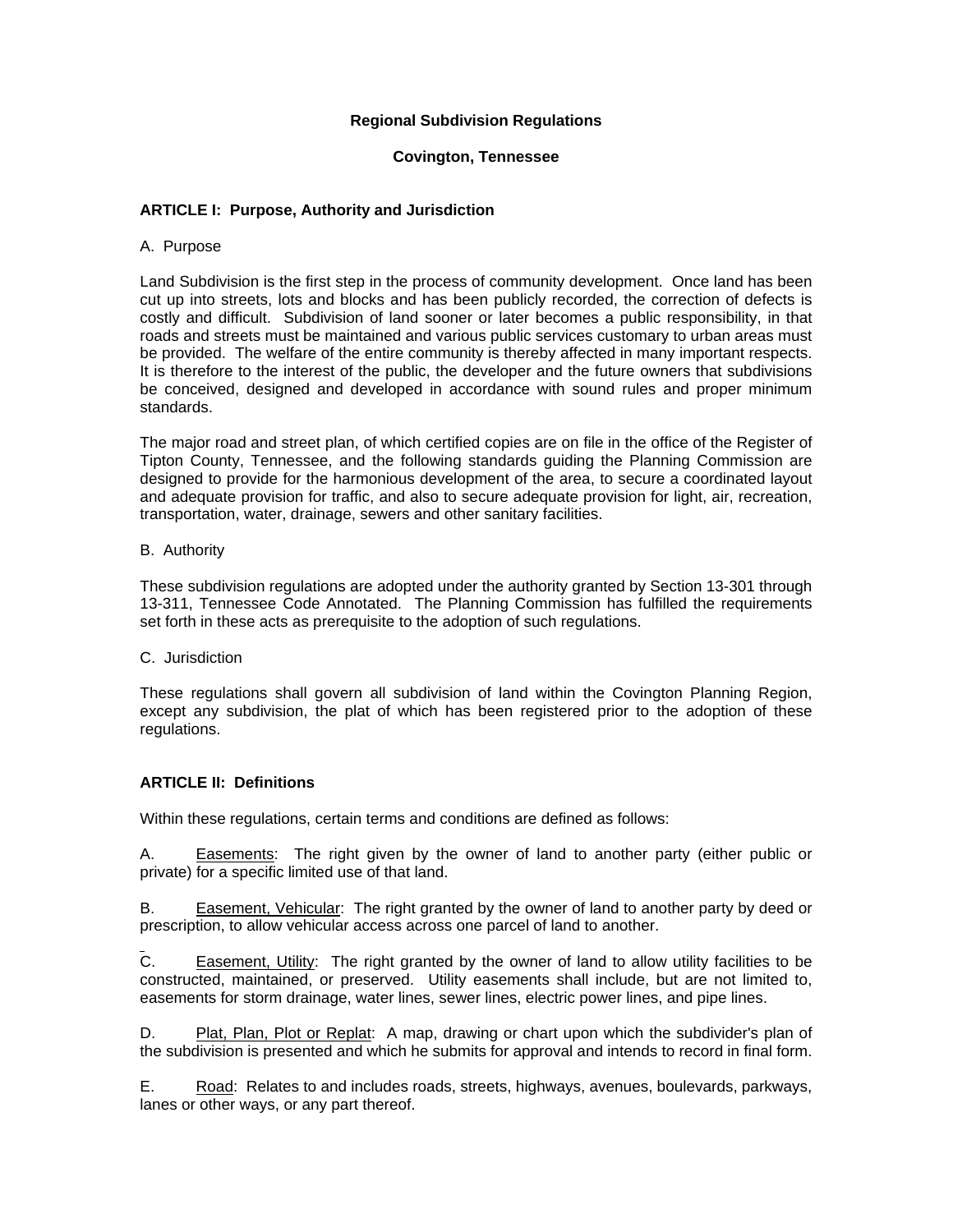1. Major Roads and Arterial Streets and Highways - Those roads which are used primarily for fast or heavy traffic.

2. Collector Street: Those which carry traffic from minor streets to the major roads or arterial streets and highways, including the principal entrance streets to a residential development and the streets for circulation within such a development.

3. Minor Streets - Those which are used primarily for access to the abutting properties.

4. Marginal Access Street - Minor streets which are parallel to and adjacent to major roads or arterial streets and highways and which provide access to abutting properties and provide protection from through traffic.

5. Alleys - Minor ways which are used primarily for vehicular service access to the back and side of properties otherwise abutting on a street.

6. Dead-end or Cul-de-sac Street: Permanent dead-end streets designed so that they cannot be extended in the future.

E. Roadway: That portion of a street or road that is paved or ordinarily used for vehicular traffic.

F. Right-of-way (R.O.W.) - The complete land which is dedicated for use as a street or road and includes roadway and those portions on either side customarily used for planting strips, drainage or utility installation.

G. Subdivision: Within these regulations the term "subdivision" means the division of a tract or parcel of land into two (2) or more lots, sites, or other divisions for the purpose, whether immediate or future, for sale or building development, and includes resubdivision and when appropriate to the context, relates to the process of subdividing or to the land or area subdivided. The term "subdivision" may be further defined as follows:

1. Major Subdivision: All divisions of land into five (5) or more lots, building sites or other divisions for the purpose, whether immediate or future, of sale or building development; and including all division of land into two (2) or more lots involving a new street, or a change in existing streets; or divisions of land involving the extension of water, sewer or gas lines and includes re-subdivisions and, where appropriate to the context, relates to the process of subdividing or to the land or area subdivided.

2. Minor Subdivision: All divisions of land into four (4) or less lots, building sites or other divisions for the purpose, whether immediate or future, of sale or building development, and where appropriate to the context, relates to the process of subdividing or to the land or area subdivided. This definition shall not include any divisions of land involving a new street; and change in an existing street, or the extension of water, sewer or gas lines.

H. Regional Planning Commission: Any regional planning commission established by the State Planning Commission as provided by law, and includes any municipal planning commission designated by the State Planning Commission as the regional planning commission of a planning region composed of the territory of a single municipality, no part of which is more than five (5) miles beyond the limits of such municipality.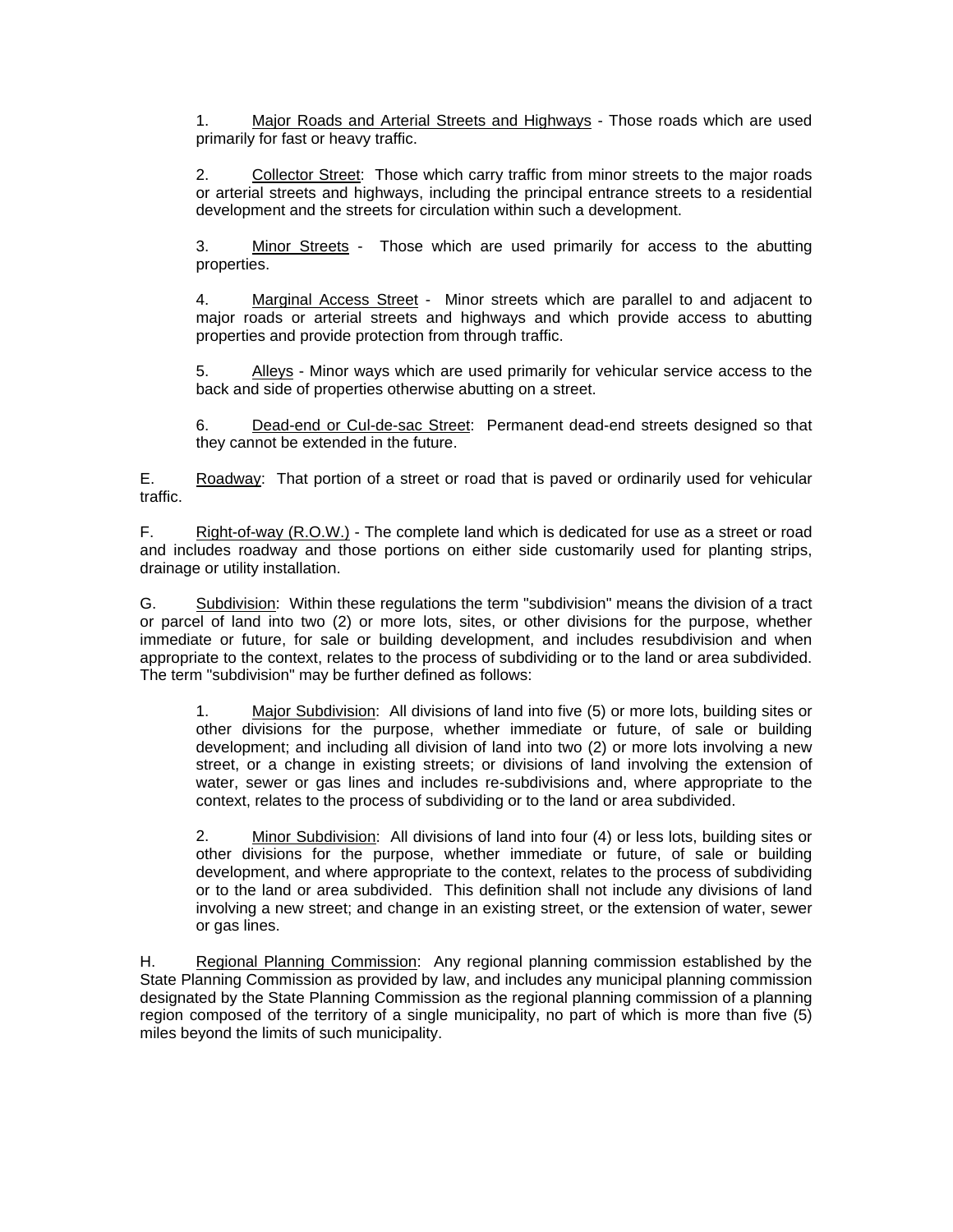# **ARTICLE III: Procedure for Plat Approval**

The subdivider should consult early and informally with the Planning Commission and its technical staff for advise and assistance before the preparation of the preliminary sketch plat and his formal application for approval. This will enable him to become thoroughly familiar with these regulations, the Major Thoroughfare Plan and other official plans or improvements which may affect the area. Such informal review should prevent unnecessary and costly revisions.

The procedure for review and approval of a subdivision plat consist of two (2) separate steps. The initial step is the preparation of and submission to the Planning Commission of a preliminary sketch plat of the proposed subdivision. The second step is the preparation and submission to the Planning Commission of a final plat together with required certificates. This final plat becomes the instrument to be recorded in the office of the County Register when duly signed by the secretary of the Planning Commission.

### A. General

1. Any owner of land lying within the area of jurisdiction of the Planning Commission wishing to divide such land into two or more lots, sites, or divisions, for the purpose, either immediate or future, of sale or building development, or wishing to subdivide for this purpose, shall submit a plan of such proposed subdivision to the Covington Planning Commission for approval and shall obtain such approval prior to the filing of his subdivision plat for record. Any such plat of subdivision shall conform to the minimum standards of design for the subdivision of land as set forth in Article IV of these regulations and shall be presented in the manner as specified in the following section of this article. No plat of a subdivision of land within the Covington Planning Region shall be filed or recorded by the register of the county in which the land lies without the approval of the Planning Commission as specified herein.

2. In order to obtain review and approval of a proposed subdivision by the Planning Commission, the developer shall submit to the Planning Commission a preliminary sketch plat as provided in Section B of this article. This shall be done before the making of any street improvements or installation of utilities. Upon the approval of this preliminary plat the subdivider may proceed with the preparation of the final plat and other documents required in connection therewith as specified in Section C, and the improvements set forth in Article V.

## B. Preliminary Sketch Plat

1. At least seven (7) days prior to the meeting at which it is to be considered the subdivider shall submit to the Planning Commission four () copies of a preliminary sketch plat of the proposed subdivision drawn to a scale of not less than one inch equal one hundred (100) feet.

2. The sketch plat which shall meet the minimum standards of design and the general requirements for the construction of public improvements as set forth in Article IV shall give the following information insofar as possible:

a. The proposed subdivision name and location, the name and address of the owner or owners, and the name of the designer of the plat.

b. Date, approximate north point, and graphic scale.

c. The location of existing and platted property lines, streets, buildings, water courses, railroads, sewers, bridges, culverts, drain pipes, water mains, and any public utility easements, unusual topographical contours, the present zoning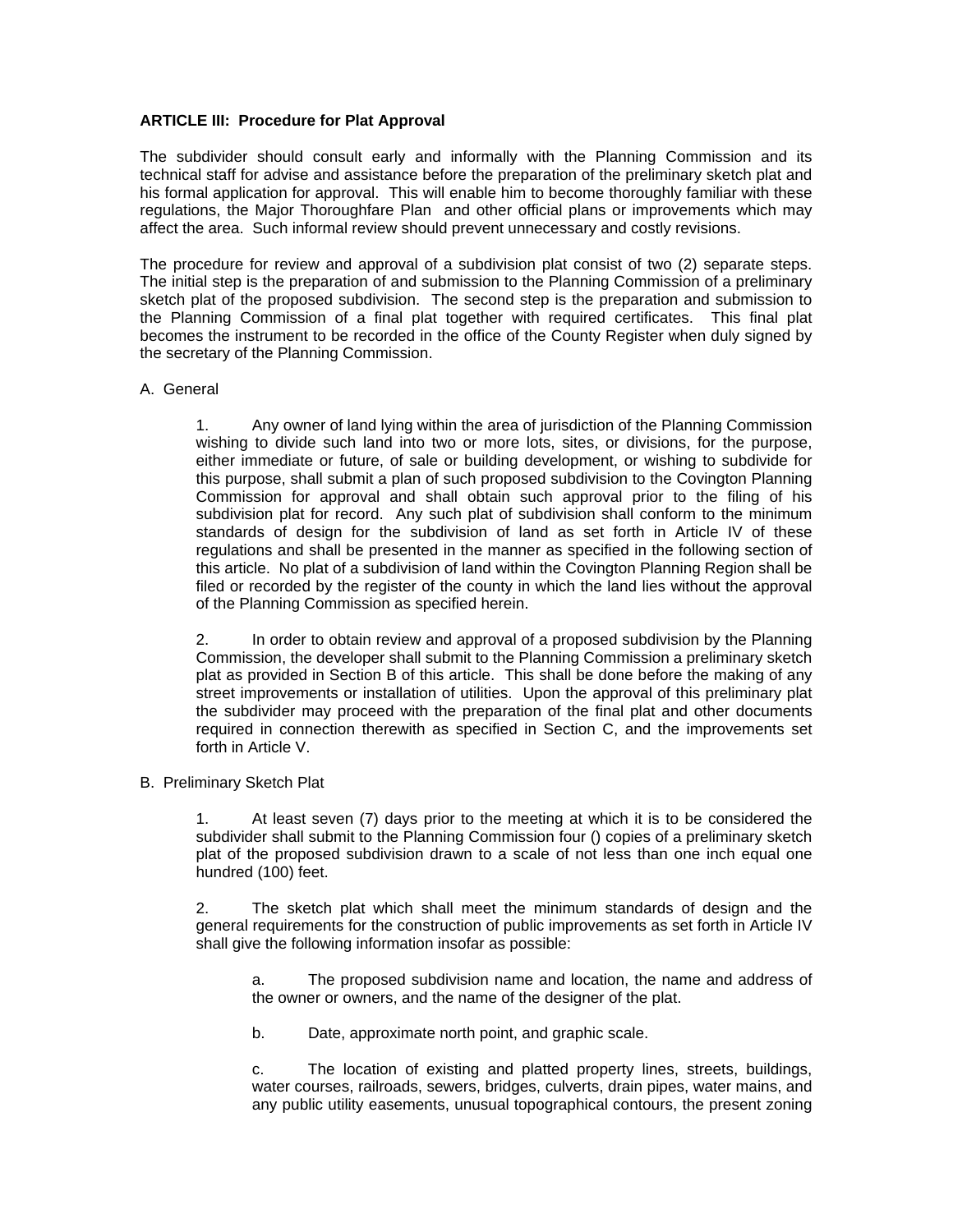classification, if any, both on the land to be subdivided and on the adjoining land; and the names of adjoining property owners or subdivisions.

d. Plans of proposed utility layouts (sewers, water, gas, and electricity) showing feasible connections to the existing or any proposed utility systems. When such connections are not practicable, any proposed individual water supply and/or sewage disposal system must be approved by the county health department.

e. The names, locations, widths, and other dimensions of the proposed streets, alleys, easements, parks, and other open spaces, reservations, lot lines, building lines, and utilities.

f. Contours at vertical intervals of not more than five (5) feet when required by the Planning Commission.

g. The acreage of the land to be subdivided.

h. Location sketch map showing relationship of subdivision site to area.

i. If any portion of the land being subdivided is subject to flood as defined in Article IV, Section A., 2, the limit of such flood shall be shown.

3. Within forty-five (45) days after submission of the preliminary sketch plat, the Planning Commission will review it and indicate its approval, disapproval, or approval subject to modifications as a basis for the preparation of the final plat. If a plat is disapproved, reasons for such disapproval will be stated in writing. If approved, subject to modifications, the nature of the required modifications will be indicated.

4. The approval of the preliminary plat by the Planning Commission will not constitute acceptance of the final plat and will not be indicated on the preliminary sketch plat.

5. One copy of the sketch plat will be retained in the Planning Commission files, the other will be returned to the subdivider with any notations at the time of approval or disapproval, and the specific changes, if any, required.

6. The approval of the preliminary sketch plat shall lapse if no final plat based thereon is submitted within one year from the date of such approval, unless an extension of time is applied for and granted by the Planning Commission.

# C. Final Plat

1. The final plat shall conform substantially to the preliminary sketch plat as approved. If desired by the subdivider, it may constitute only that portion of the approved preliminary sketch plat which he proposes to record and develop at the time, provided however, that such portion conforms to all requirements of these regulations.

2. In order to allow the planning commission, technical staff, and utilities personnel time to review and prepare recommendations to the Planning Commission, the final plat shall be submitted to the Planning Commission at least seven (7) days prior to the meeting at which it is to be considered. The subdivider shall submit four (4) copies (black and white prints or blue line prints), together with street profiles or other plans that may be required by the Planning Commission. In addition, the developer shall also submit copies of all Federal and state permits required for construction of the development as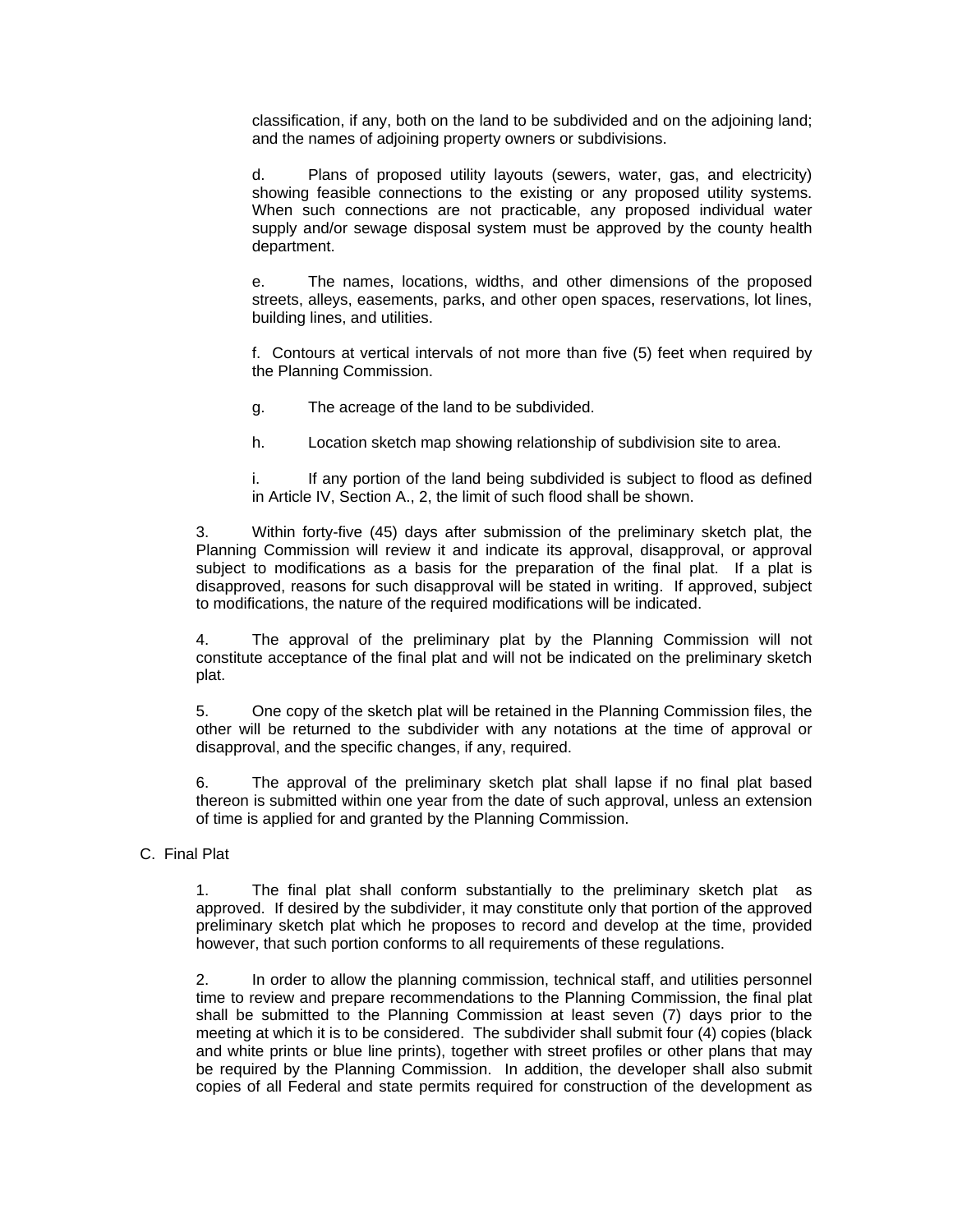shown on the approved preliminary plat, including Section 404 permits of the Federal Water Pollution Control Act Amendments of 1972, 33 U. S. C. 1334.

 The plat shall be drawn to the scale of one inch equals one hundred (100) feet on sheets twenty-two (22) by twenty-four (24) inches or of an approved size to correspond to local plat book dimensions. When more than one sheet is required, an index sheet of the same size shall be filed showing the entire subdivision with the sheets lettered in alphabetical order as a key.

 When the final plat has been approved by the Planning Commission, one copy will be returned to the subdivider, with the approval of the Planning Commission certified thereon, for filing with the County Register as the official plat of record.

 The Planning Commission shall approve or disapprove this final plat within sixty (60) days after its submission. If the plat is disapproved the grounds for disapproval shall be stated upon the records of the Planning Commission.

3. Approval of the final plat by the Planning Commission shall not constitute the acceptance by the public of the dedication of any streets or other public way or ground.

4. The final plat shall show:

a. The lines of all streets and roads, alley lines, lot lines, building setback lines, lots numbered in numerical order, reservations, easements, and any areas to be dedicated to public use or sites for other than residential use with notes stating their purpose and any limitations.

b. Sufficient data to determine readily and reproduce on the ground the location, bearing and length of every street line, lot line, boundary line, block line, and building line whether curved or straight, and including north point. This shall include the radius, central angle and tangent distance for the center line of curved streets and curved property lines that are not the boundary of curved streets.

c. All dimension to the nearest one hundredth (100th) of a foot and angles to the nearest minute.

d. Location and description of monuments.

e. The names and locations of adjoining sub-divisions and streets and the location and ownership of adjoining unsubdivided property, along with the zoning classification of the proposed subdivision and all adjoining lands.

f. Date, title, name and location of subdivision, graphic scale, and north point.

g. Location sketch map showing site in relation to area.

h. All boundary traverses including lot and block traverses shall close to an accuracy of at least one (1) part in five thousand (5,000).

i. The most recent recorded deed book number and page number for each deed constituting part of the property being platted.

If any portion of the land being subdivided is subject to flood as defined in Article IV, Section A., 2, the limit of such flood shall be shown.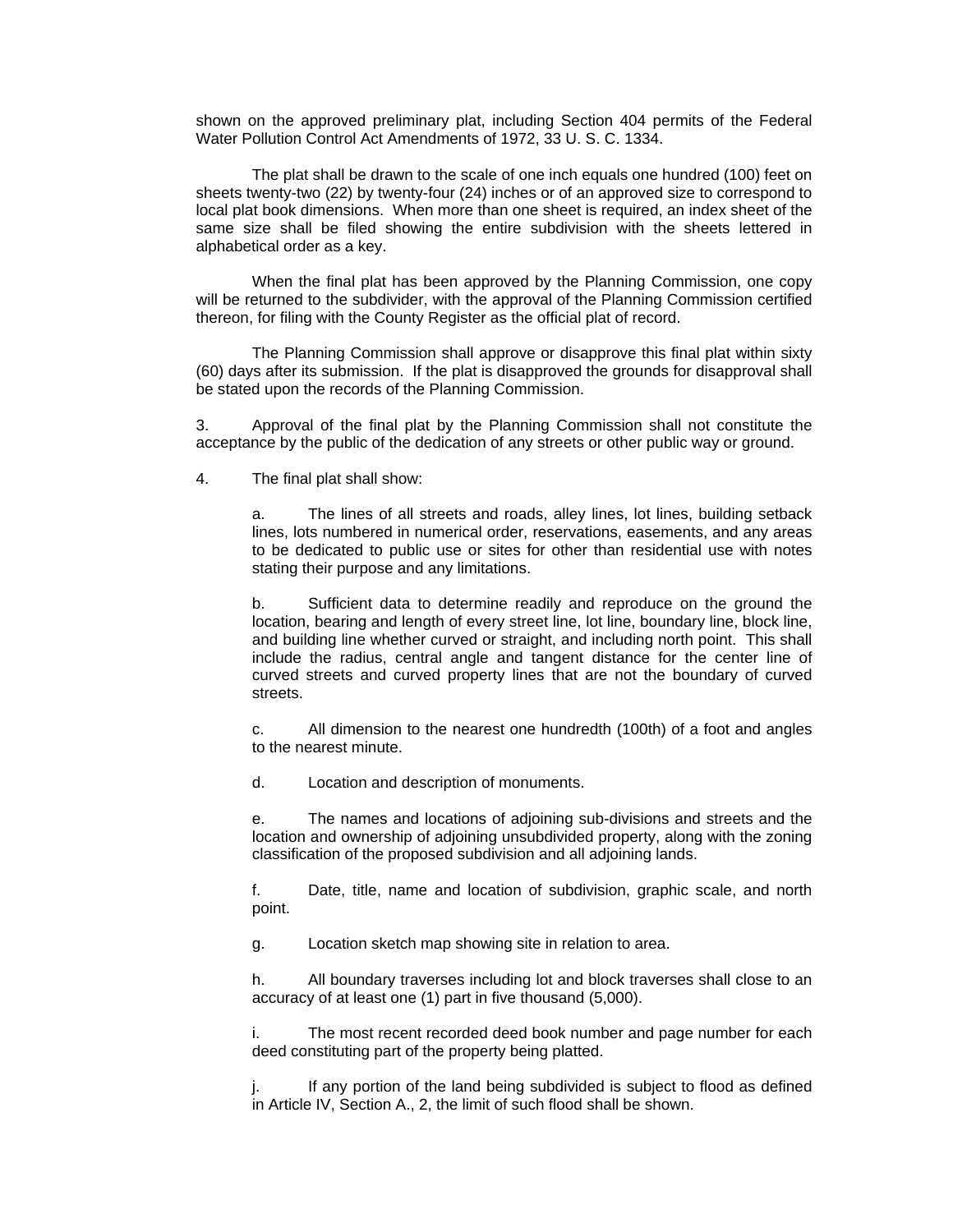6. Certificates

a. Certification showing that the applicant is the land owner and dedicates streets, rights-of-way and any sites for public use (See Form 1).

b. Certification by surveyor or engineer to accuracy of survey and plat and placement of monuments (See Form 2).

c. Certification by the appropriate health officers when individual sewage disposal or water systems are to be installed (See Form 3).

d. Certification by the city engineer or other designated person that the subdivider has complied with one of the following alternatives: (Form 4)

e. Certification of approval to be signed by the secretary of the Planning Commission. (See Form 5).

1. Installation of all improvements in accordance with the requirements of the subdivision regulations, or

2. Posting of bond in sufficient amount to assure such completion of all required improvements.

 After the final plat has been approved by the Planning Commission, it may then be filed for recording in the office of the County Register of Deeds, for the county in which the land to be subdivided lies.

D. Minor Subdivision - Plat Procedure

Whenever a proposed subdivision contains four (4) or less lots and does not require the construction or installation of new streets, utilities or other improvements, the following procedures for review and approval of the subdivision shall apply.

The subdivider may, if he desires, submit only a final plat in securing plat approval provided that the plat submitted complies with all the requirements of the final plat. However, if any corrections or modifications are needed, the planning commission shall disapprove the plat and require that it be resubmitted for approval.

1. Preliminary Plat (Optional)

a. At least seven (7) days prior to the meeting at which it is to be considered the subdivider shall submit to the Planning Commission four (4) copies of the preliminary sketch plat of the proposed subdivision drawn to a scale of not less than one inch equals one hundred (100) feet.

b. The sketch plat shall meet the minimum standards of design and the general requirements for the construction of public improvements as set forth in Article IV and shall give the following information insofar as possible:

1. The proposed subdivision name and location, the name(s) and address(es) of the owner or owners, and the name of the designer of the plat who shall be a licensed land surveyor approved by the planning commission.

2. Date, approximate north point, and graphic scale.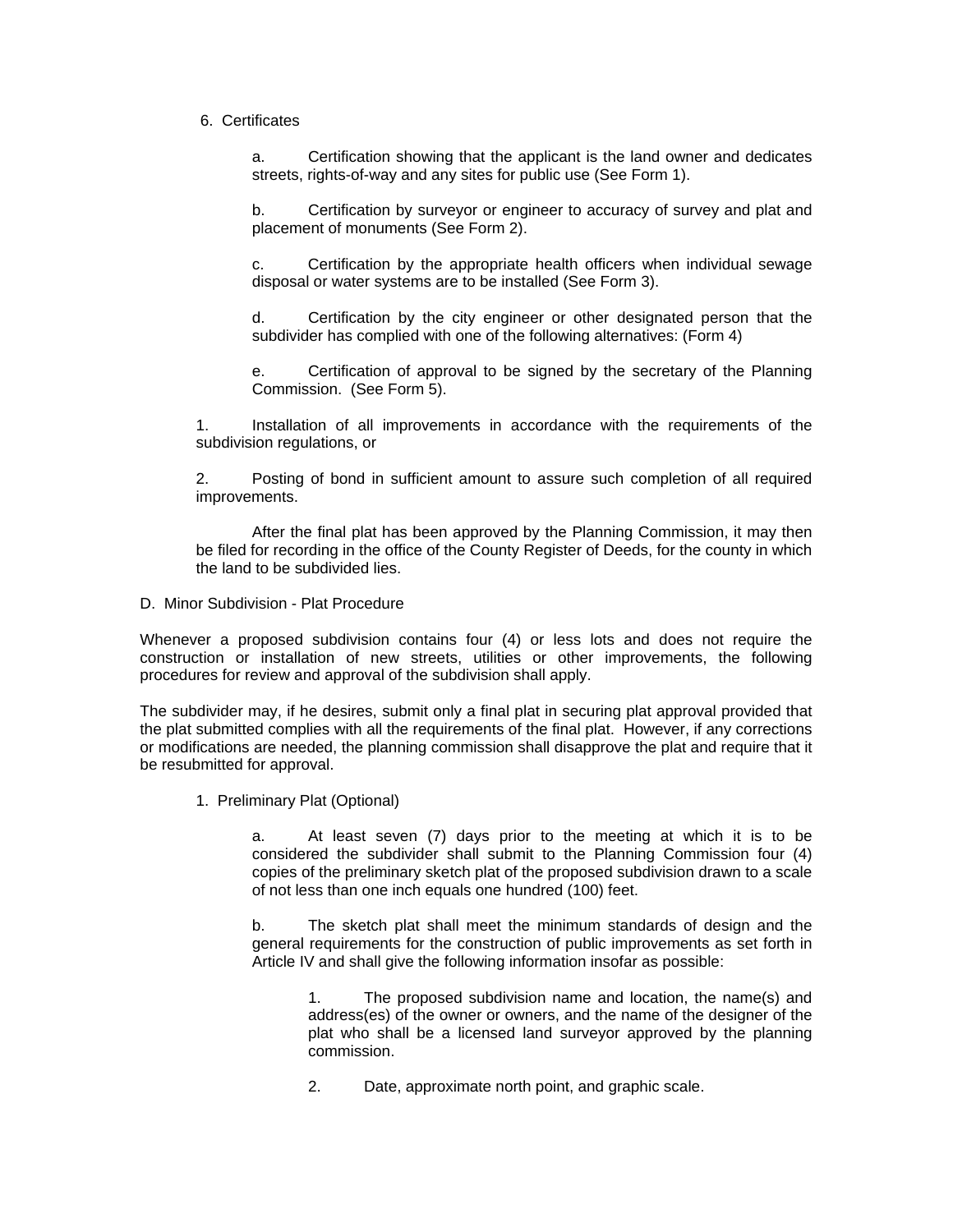3. The location of existing and platted property lines, existing streets, buildings, water courses, railroads, drainage structures, utility lines, easements, zoning classification on the land to be subdivided and on the adjoining land; and the names of adjoining property owners or subdivisions.

4. Contours at vertical intervals of not more than five (5) feet when required by the Planning Commission.

5. The acreage of the land to be subdivided.

6. Location sketch map showing relationship of subdivision site to area.

c. Within forty-five (45) days after submission of the preliminary plat, the Planning Commission will review it and indicate its approval, disapproval, or approval subject to modifications. If a plat is disapproved, reasons for such disapproval will be stated in writing. If approved, subject to modifications, the nature of the required modifications shall be indicated.

d. One (1) copy of the preliminary plat will be retained in the Planning Commission files; one (1) copy shall be returned to the subdivider with any notations at the time of approval or disapproval, and the specific changes, if any, required.

e. Failure of the Planning Commission to act on the preliminary plat within sixty (60) days will be deemed approval of this preliminary plat.

f. The approval of the preliminary plat by the Planning Commission will not constitute acceptance of the final plat and will not be indicated on the preliminary plat.

## 2. Final Plat

a. The final plat shall conform to the preliminary sketch plat as approved, if any.

b. At least seven (7) days prior to the meeting at which it is to be considered, the subdivider shall submit the original drawing in black drawing ink and four (4) copies (black and white prints or blue line prints), together with street profiles or other plans that may be required by the Planning Commission.

c. The plat shall be drawn to a scale of one (1) inch equals one hundred (100) feet on sheets not larger than 42 X 60 inches.

d. When the plat has been approved by the Planning Commission, one (1) copy will be returned to the subdivider, with the approval of the Planning Commission certified thereon, for filing with the County Register as the official plat of record. The original drawing containing all required certificates will be returned to the subdivider for his records and one (1) copy will be retained in the records of Planning Commission. The other copies may be distributed to the Public Works Department or other city departments.

e. The Planning Commission shall approve or disapprove this final plat within forty-five (45) days after its submission. Failure of the planning commission to act on this final plat within these forty-five (45) days shall be deemed approval of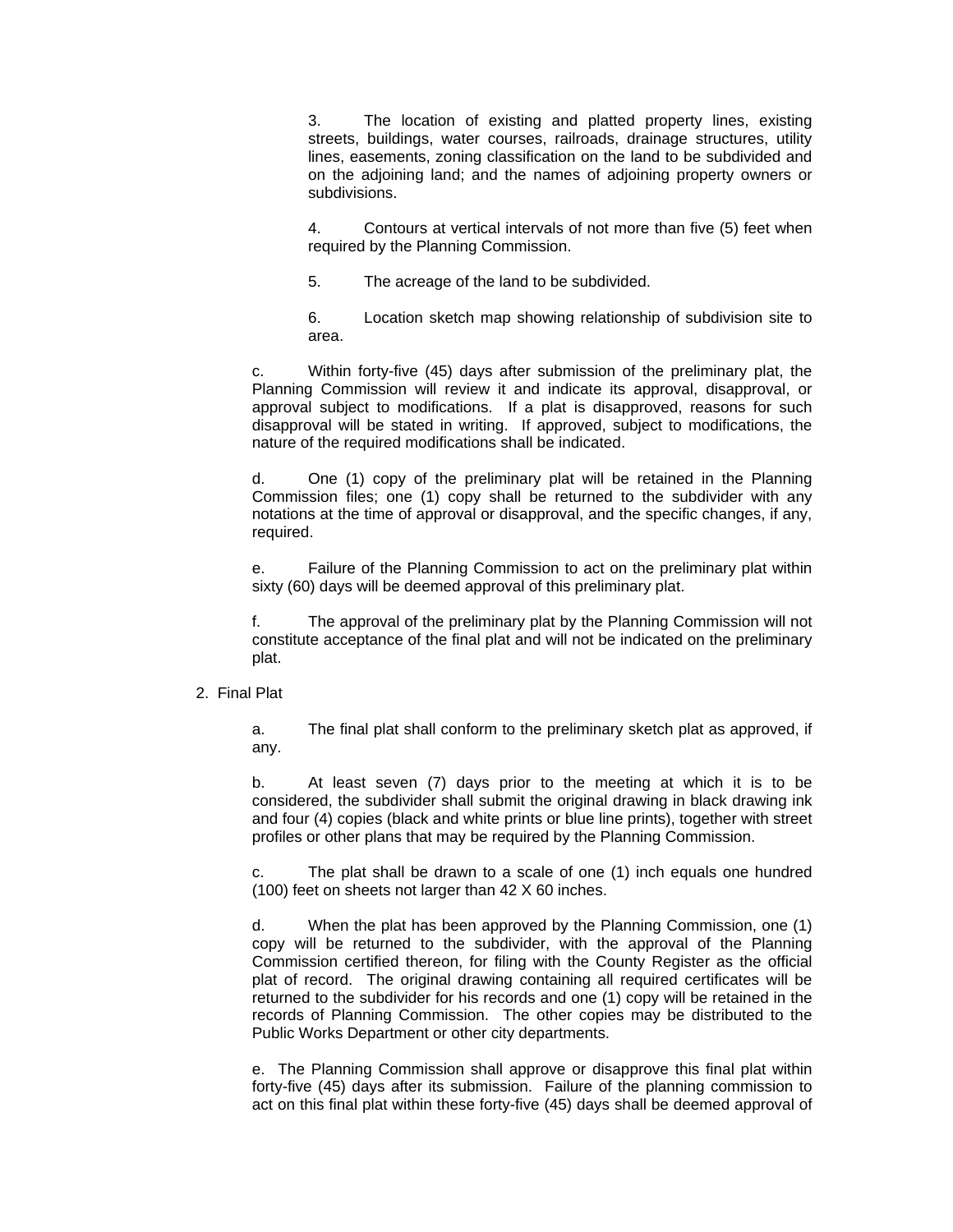it. If the plat is disapproved the grounds for disapproval shall be stated within the official minutes of the Planning Commission.

f. Approval of the final plat by the Planning Commission shall not constitute the acceptance by the public of the dedication of any streets or other public way or ground.

g. The plat shall show the present zoning classification on the land to be subdivided and on the adjoining land for the major subdivision plats and other certificates deemed necessary by the planning commission.

h. The final plat shall show:

1. The lines of all streets and roads, alley lines, lot lines, building setback lines, lots numbered in numerical order, house number, reservations for easements, and any areas to be dedicated to public use or sites for other than residential use with notes stating their purpose and any limitations.

2. Sufficient data to determine readily and reproduce on the ground the location, bearing and length of every street line, lot line, boundary line, block line, and building line whether curved or straight, and including true north point. This shall include the radius, central angle and tangent distance for the center line of curved streets and curved property lines that are not the boundary of curved streets.

3. All dimension to the nearest tenth (10th) of a foot and angles to the nearest minute.

4. Location and description of monuments.

5. The names and locations of adjoining sub-divisions and streets and the location and ownership of adjoining unsubdivided property.

6. Date, title, name and location of subdivision, graphic scale, and magnetic north point.

7. Location sketch map showing site in relation to area.

8. All boundary traverses including lot and block traverses shall close to an accuracy of at least one (1) part in five thousand (5,000).

9. The most recent recorded deed book number and page number for each deed constituting part of the property being platted.

10. A legal description of the total property included in the recorded subdivision prepared by a licensed surveyor.

i. The following certification shall be presented with the final plat:

1. Certification showing that the applicant is the land owner and dedicates streets, rights-of-way and any sites for public use. (See Form 1.)

2. Certification by surveyor or engineer to accuracy of survey and plat and placement of monuments. (See Form 2.)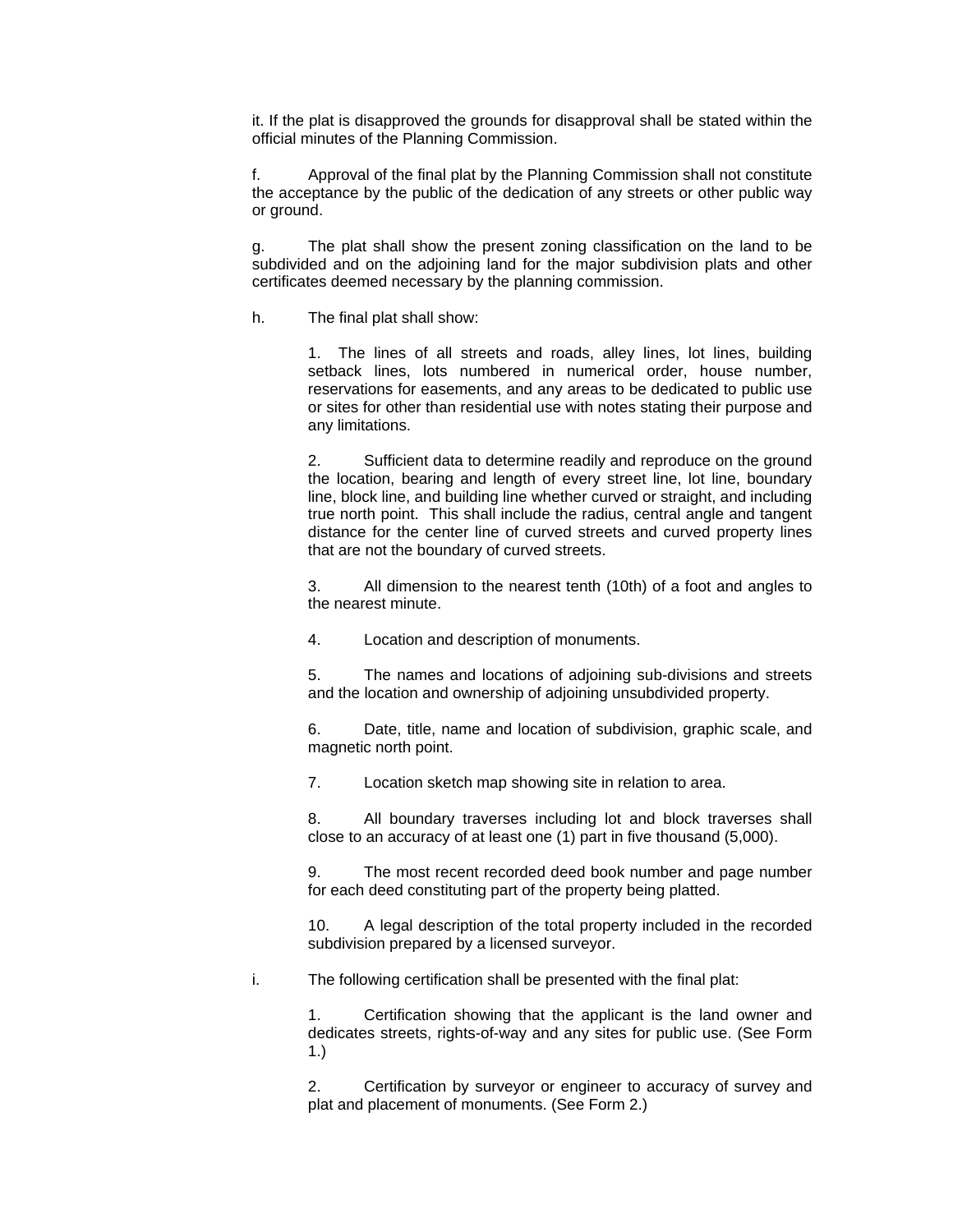3. Certification by the appropriate health officers when individual sewage disposal or water systems are to be installed. (See Form 3.)

4. Certification by the city engineer that the subdivider has complied with one (1) of the following alternatives: (See Form 4.)

> a. Installation of all improvements in accordance with the requirements of the standards herein given, or

> b. Posting of a corporate performance bond, cash deposit, or instrument of credit in sufficient amount to assure such completion of all required improvements.

5. Certification of approval to be signed by the secretary of the planning commission. (See Form 5.)

## **ARTICLE IV: General Requirements and Minimum Standards of Design**

A. General Considerations

The Covington, Tennessee, Municipal Planning Commission has adopted a plan which includes, at least, a major road and street plan, certified copies of which are filed in the office of the Tipton County Register of Deeds.

All subdivisions of land within the Covington Planning Region must conform to the requirements of this major road and street plan.

1. Community Assets

In all subdivisions due regard shall be shown for all natural features such as large trees, water courses, historical spots, and similar community assets which, if preserved, will add attractiveness and value to the property.

2. Suitability of the Land

The Planning Commission shall not approve the subdivision of land if, from adequate investigations conducted by all public agencies concerned, it has been determined that in the best interest of the public the site is not suitable for platting and development purposes of the kind proposed.

Land which is subject to flooding shall not be platted for residential occupancy or building sites unless such land is shown (by the developer) to be outside the floodway of the river or stream causing the flooding.

## B. Streets

1. Conformity to the Major Street Plan

The location and width of all streets and roads shall conform to the official Major Street Plan.

2. Relation to Adjoining Street System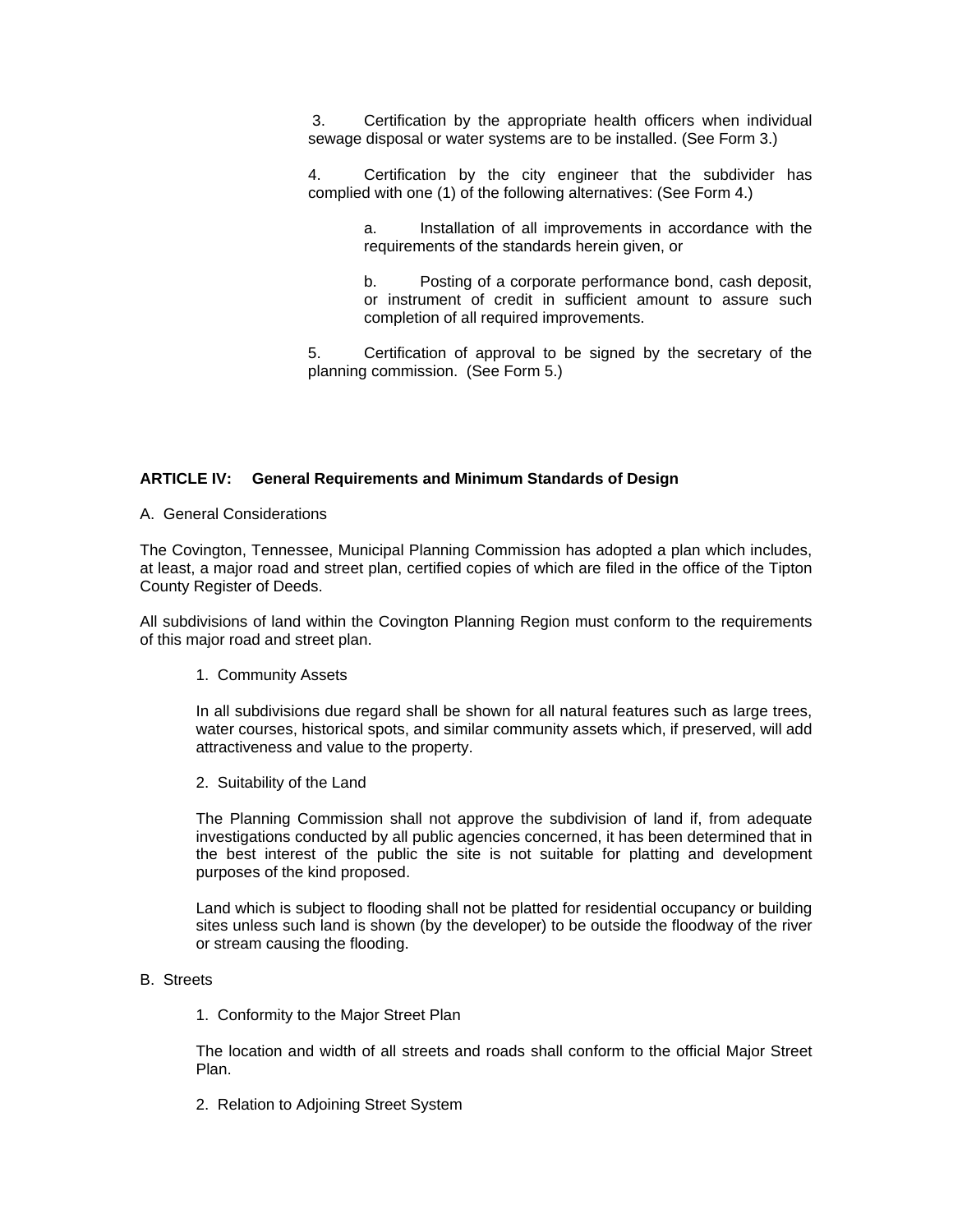The proposed street system shall extend existing streets or projects. They shall be extended at a width no less than the required minimum width. Where in the opinion of the Planning Commission it is desirable to provide for street access to adjoining property, proposed streets shall be extended by dedication to the boundary of such property.

## 3. Street Widths

The minimum width of right-of-way, measured from lot line to lot line, shall be as shown on the Major Road Plan and shall be not less than as follows:

a. Arterial Streets and Highways . . 80-150 feet, or as may be required. Arterial streets and highways are those to be used primarily for fast or heavy traffic and will be located on the Major Thoroughfare Plan.

b. Collector Street . . . . . . . . . . . 60 feet Collector streets are those which carry traffic from minor streets to the major system or arterial streets and highways and include the principal entrance streets to a residential development and streets for major circulation within such a development.

c. Minor Residential Streets . . . . . . . 50 feet Minor residential streets are those which are used primarily for access to the abutting residential properties and designed to discourage use by through traffic.

d. Dead-end Streets (Cul-de-sacs) . . . . 50 feet Minor terminal streets or courts designed to have one end permanently closed shall be no more than four hundred (400) feet long unless necessitated by topography. They shall be provided at the closed end with a turn-around having an outside roadway diameter of at least eighty (80) feet and a street right-of-way diameter of at least one hundred (100) feet.

In cases where topography or other physical conditions make a street of the required minimum width impracticable, the Planning Commission may modify the above requirements.

e. Alleys . . . . . . . . . . . . . . . . . 20 feet

Alleys are minor public ways used primarily for service access to the back or side of properties otherwise abutting on a street.

4. Additional Width on Existing Streets

Subdivisions that adjoin existing streets shall dedicate additional right-of-way to meet the above minimum road width requirements.

a. The entire right-of-way shall be provided where any part of the subdivision is on both sides of the existing street.

b. When the subdivision is located on only one side of an existing street, one half of the required right-of-way, measured from the centerline of the existing roadway, shall be provided. In no case shall the resulting right-of-way width be less than fifty (50) feet.

5. Restriction of Access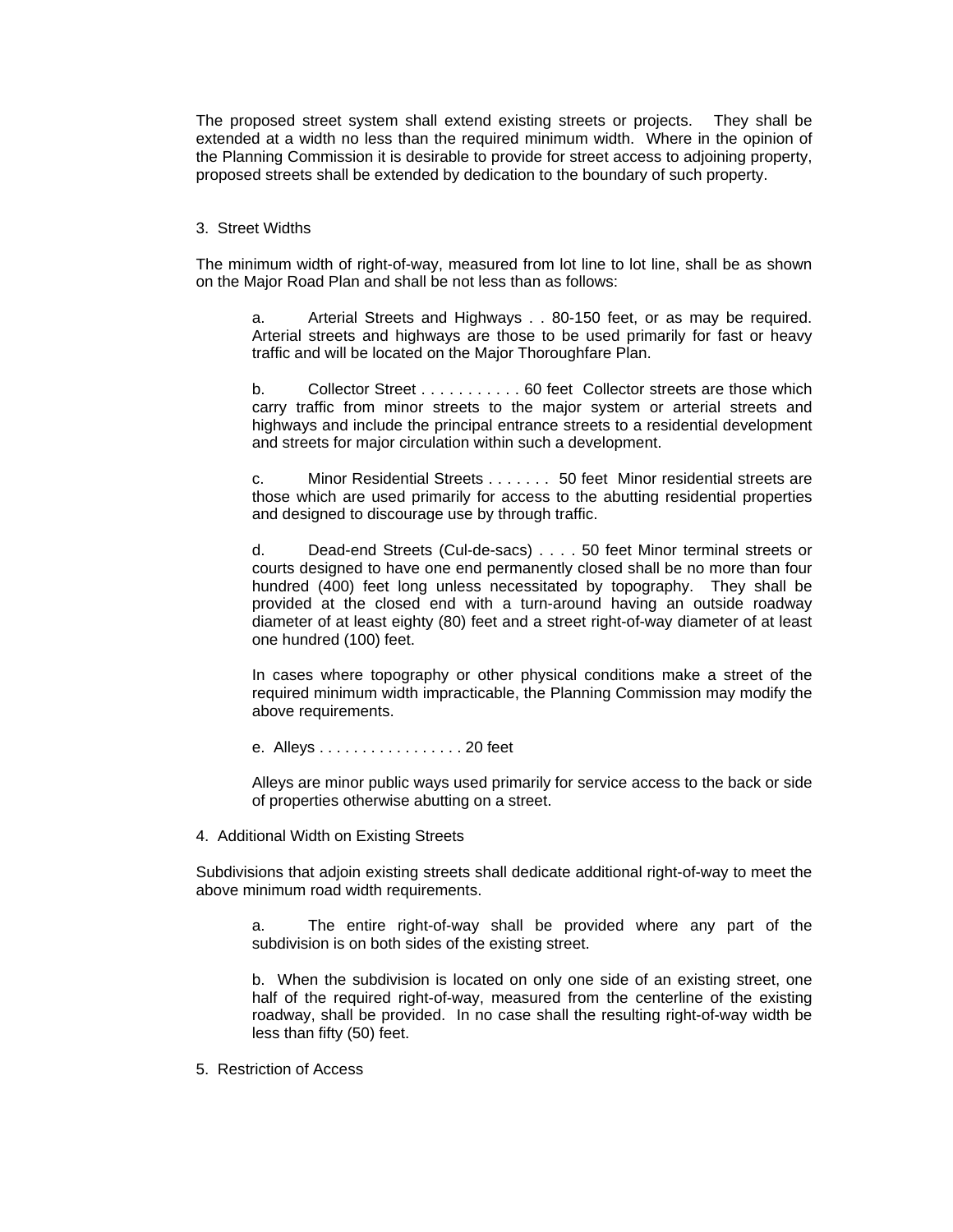Where a subdivision abuts or contains an existing or proposed major road, the Planning Commission may require marginal access roads, reverse frontage with screen planting contained in a non-access reservation along rear property lines, or such other treatment as may be necessary for adequate protection of residential properties to afford separation of through and local traffic.

#### 6. Street Grades

Grades on major streets shall not exceed seven (7) percent. Grades on other streets may exceed seven (7) percent but not ten (10) percent.

### 7. Horizontal Curves

When a deflection angle of more than ten (10) degrees in the alignment of a street occurs, a curve or reasonably long radius shall be introduced. On streets sixty (60) feet or more in width, the center line radius of curvature shall be not less than three hundred (300) feet. On other streets not less than one hundred (100) feet.

#### 8. Vertical Curves

Every change in grade shall be connected by a vertical curve constructed so as to afford a minimum sight distance of two hundred (200) feet, said sight distance being measured from the driver's eyes, which are assumed to be four and one-half (4 1/2) feet above the pavement surface, to an object four (4) inches high on the pavement. Profiles of all streets showing natural and finished grades, drawn to a scale of not less than one inch equaling one hundred (100) feet horizontally and one inch equaling twenty (20) feet vertically, may be required by the Planning Commission.

#### 9. Intersections

Street intersections shall be as nearly at right angles as is possible, and no intersection shall be at an angle of less than sixty (60) degrees.

Property line radii at all street intersections shall not be less than twenty (20) feet. Where the angle of the street intersection is less than seventy-five (75) degrees, the Planning Commission may require radius.

#### 10. Tangents

A tangent of a least one hundred (100) feet long shall be introduced between reverse curves and arterial and collector streets.

### 11. Street Jogs

Street jogs with center lines offsets of less than one hundred twenty-five (125) feet shall not be allowed.

#### 12. Dead-end Streets

a. Minor terminal roads or courts designed to have one end permanently closed shall be no more than four hundred (400) feet long unless necessitated by topography. They shall be provided at the closed end with a turn-a-round having an outside roadway diameter of at least eighty (80) feet and a road right-of-way diameter of at least one hundred (100) feet or the Planning Commission may approve an alternate design such as the T or Y backaround.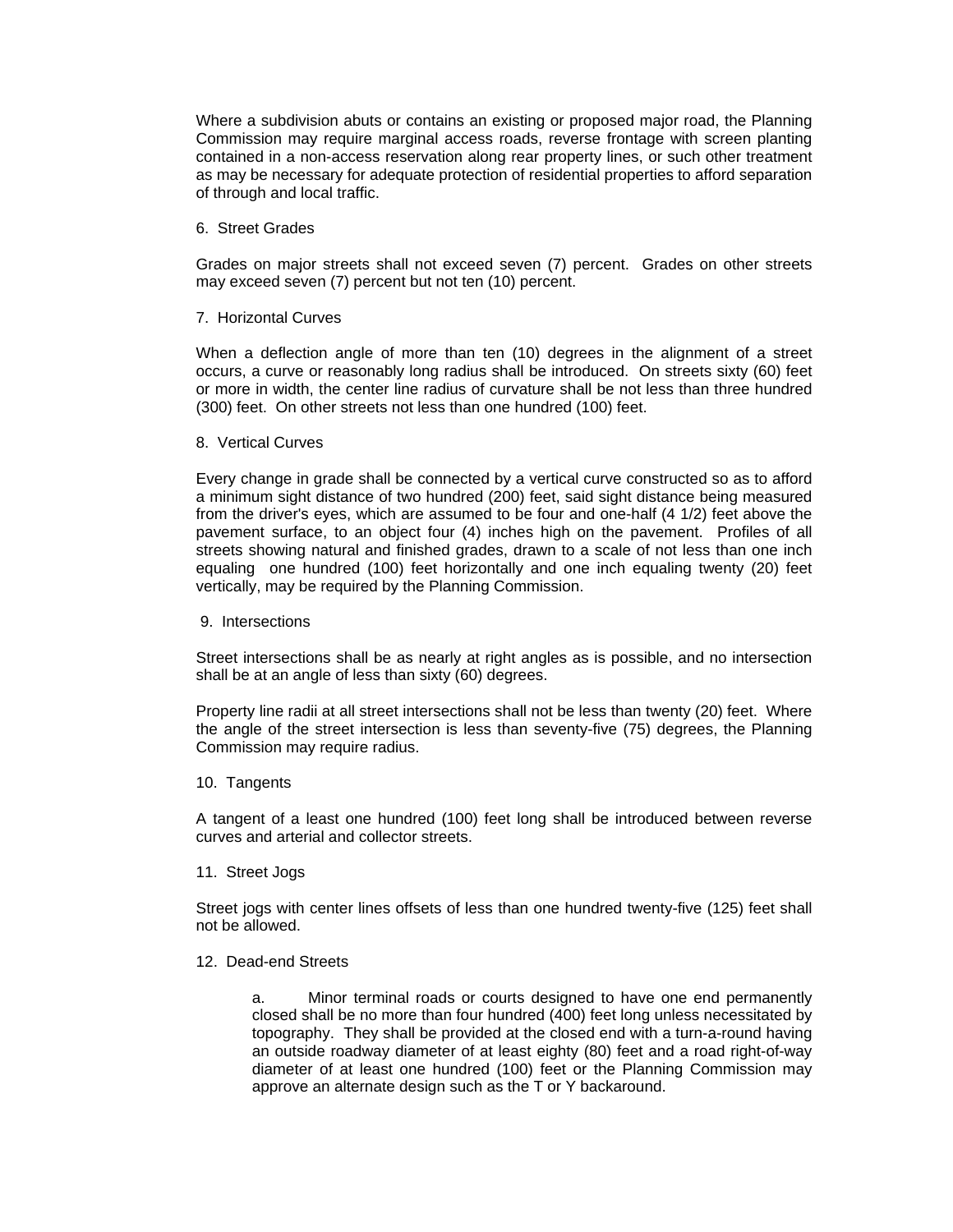b. Where, in the opinion of the Planning Commission it is desirable to provide for road access to adjoining property, proposed roads shall be extended to the boundary of such property. Such dead-end streets shall be provided with a temporary turn-a-round having a roadway diameter of at least eight (80) feet.

## 13. Private Roads and Reserve Strips

There shall be no private streets platted in any subdivision. Every subdivided property shall be served from a publicly dedicated street or permanent easement as described in Article V, Section 6. There shall be no reserve strips controlling access to streets, except where the control of such strips is definitely placed with the community under conditions approved by the Planning Commission.

### 14. Street Names

Proposed streets which are obviously in alignment with existing and named streets, shall bear the names of the existing streets. In no case shall the name for proposed streets duplicate existing street names, irrespective of the use of the suffix street, avenue, boulevard, driveway, place or court. Through its index list of street names on file the Planning Commission can assist the subdivider to avoid duplication.

### 15. Street Surface Drainage

All streets and roads shall be so designed as to provide for the discharge of surface water from the right-of-way of all streets and roads by grading and drainage, and the design shall be approved by the Planning Commission.

### 16. Partial and Half Streets

Half streets shall be prohibited. Whenever a half street or partial street exists and is adjacent to the tract proposed to be subdivided, the remaining half or whatever amount of right-of-way is necessary to bring such road up to minimum standards as provided in Section B-3 of this Article shall be platted within such tract.

## 17. Bridges

Wherever a natural barrier, such as a drainage ditch, a chasm or a stream, traverses land which is being developed and/or suitable for development, the Planning Commission may require the installation of vehicular and/or foot traffic bridges. Such bridging would serve to connect or allow connection of tracts of developable land and would be required at intervals of not more than one-quarter (1/4) mile and not less than nine hundred (900) feet for vehicular bridges. One or more foot bridges may be required in the interval between the vehicular structures.

## C. Blocks

1. Length

Blocks shall not be less than five hundred (500) feet nor more than twelve hundred (1200) feet in length, except as the Planning Commission considers necessary to secure efficient use of land or desired features of street pattern.

## 2. Width

Blocks shall be wide enough to allow two rows of lots of minimum depth, except where fronting on major streets or prevented by topographical conditions or size of the property,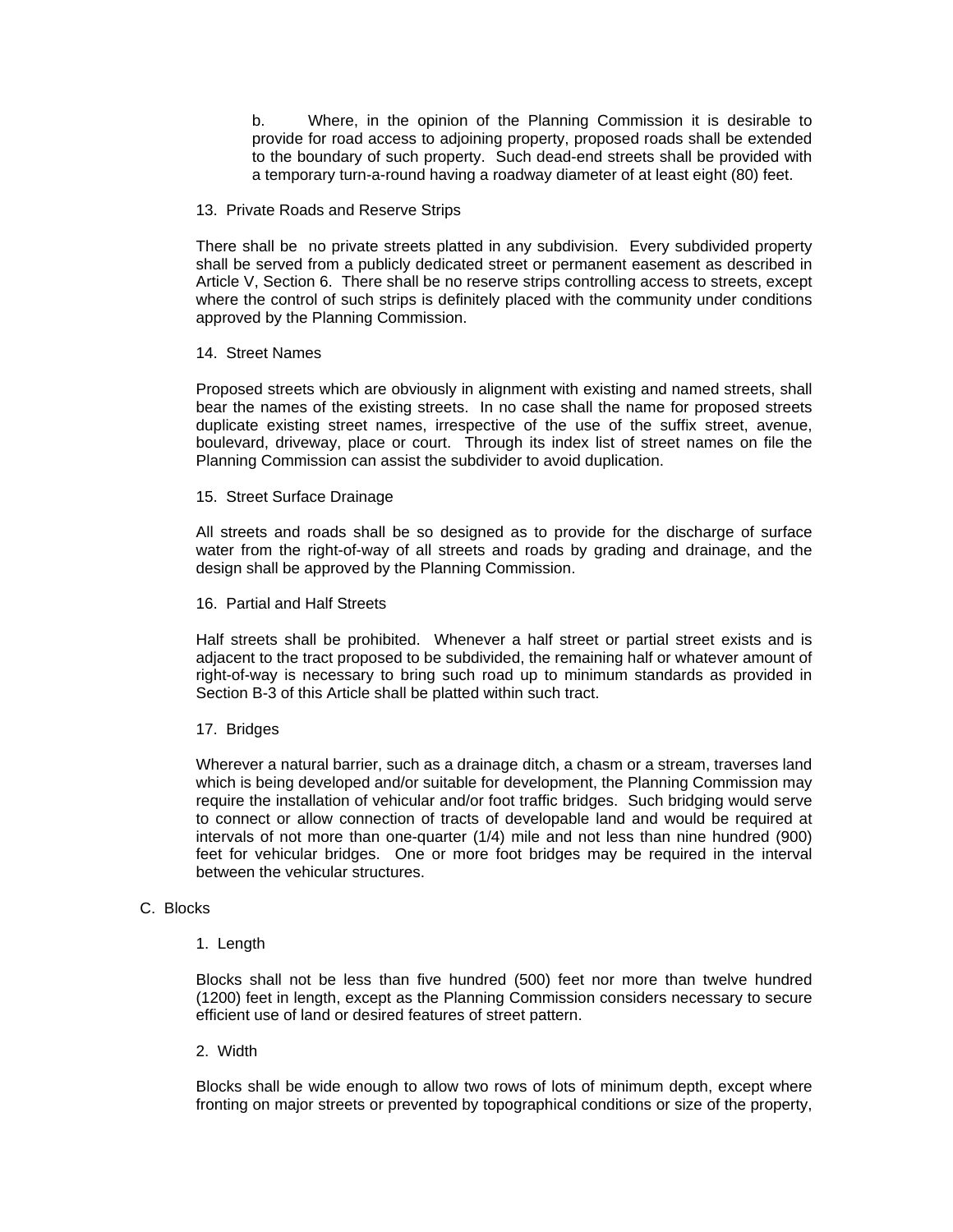in which case the Planning Commission may approve a single row of lots of minimum depth.

## 3. Crosswalks

In blocks over eight hundred (800) feet in length, the Planning Commission may require one or more public crosswalks of not less than ten (10) feet in width to extend entirely across the block and at locations deemed necessary.

#### 4. Block Orientation

Where a subdivision adjoins a major road, the Planning Commission may require that the greater dimension of the block shall front or back upon such major thoroughfare to avoid unnecessary ingress or egress.

#### D. Lots

### 1. Arrangement

Insofar as practical, side lots shall be at right angles to straight street lines or radial or curved street lines.

### 2. Fronting of Lots

 Each lot shall front for at least fifty (50) feet upon a public street or road which is not less than fifty (50) feet in width, except as provided in Article V, Section 6.

## 3. Minimum Size

The size, shape and orientation of lots shall be such as the Planning Commission deems appropriate for the type of development and use contemplated. Where as public sanitary sewer is reasonably accessible, the subdivider shall connect with such sewer and provide a connection to each lot. Where a public sewer is not accessible, an alternate method of sewage disposal may be used when meeting all applicable public health regulations.

a. Residential lots served by a public sewerage system and public water supply system shall be not less than seventy-five (75) feet wide at the building setback line nor less than ten thousand (10,000) square feet in area.

b. Residential lots not served by a public sewerage system or public water supply system shall be not less than one hundred (100) feet wide at the building line nor less than twenty thousand (20,000) square feet in area.

c. Greater lot area may be required where private sewage disposal or private water supply is used, if in the opinion of the county health officer, there are factors of drainage, soil conditions or other conditions to cause potential health problems. The Planning Commission may require that data from percolation tests be submitted as a basis for passing upon subdivision dependent upon septic tanks as a means of sewage disposal.

d. Size of properties reserved or laid out for commercial or industrial properties shall be adequate to provide for the off-street service and parking facilities required by the type of use and development contemplated. Platting of individual lots should be avoided in favor of over-all design of the land to be used for such purposes.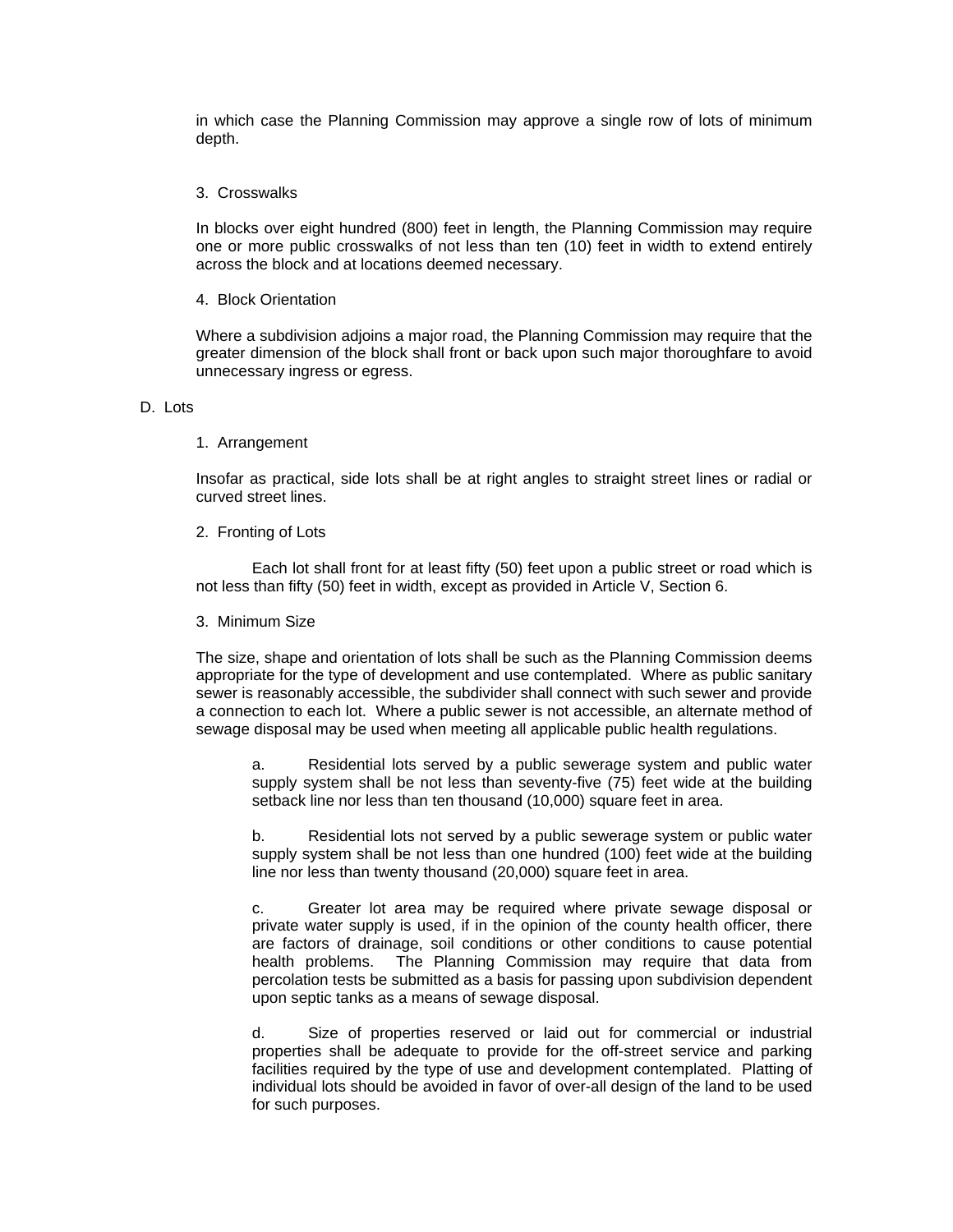e. The size and widths of lots shall in no case be less than the minimum requirements of any zoning ordinance in effect.

## E. Public Use of Service Areas

Due consideration shall be given to the allocation of areas suitably located and of adequate size for playgrounds and parks for local or neighborhood use as well as public service areas.

1. Public Open Spaces

Where a school, neighborhood park or recreation area, or public access to water frontage, shown on an official map or in a plan made and adopted by the Planning Commission, is located in whole or in part on the applicant's subdivision, the Planning Commission may require the reservation of such open space within the subdivision up to a total of ten (10) percent of the gross area or water frontage of the plot, for park, school or recreation purposes.

Where such reservation is required, it shall be noted on the plat and the reservation shall remain in force for a period of five (5) years. If the land has not been acquired for public use at the expiration of the five (5) year period the reservation shall be void and the developer may sell the land on the open market.

- 2. Utility and Drainage Easements
	- a. Utility Easements

Except where alleys are permitted for the purpose, the Planning Commission may require easements on each side of a common rear lot line and along side lot lines for poles, wires, conduits, storm and sanitary sewers, gas, water and heat mains, or other utility lines. Easements of the same or greater width may be required along the lines of or across lots, where necessary for the extension of existing or planned utilities. Within this easement no permanent physical facilities shall be erected.

b. Drainage Easements

Where a subdivision is traversed by a water course, drainage, canal or stream, there shall be provided a storm water easement or drainage right-of-way along side for the purpose of widening, deepening, relocating, improving or protecting such drainage channels.

### F. Large Tracts or Parcels

All subdivision proposals that are within a flood hazard area greater than 5 lots or 5 acres, whichever is the lesser, shall include within such proposal base flood elevation data as certified by a licensed engineer.

When land is subdivided into larger parcels than ordinary building lots, such parcels shall be arranged so as to allow for the opening of future streets and logical further subdivision.

#### G. Group Housing Development

A comprehensive group housing development, including the large-scale construction of housing units together with necessary drives and ways of access, may be approved by the Planning Commission, although the design of the project does not include standard street, lot and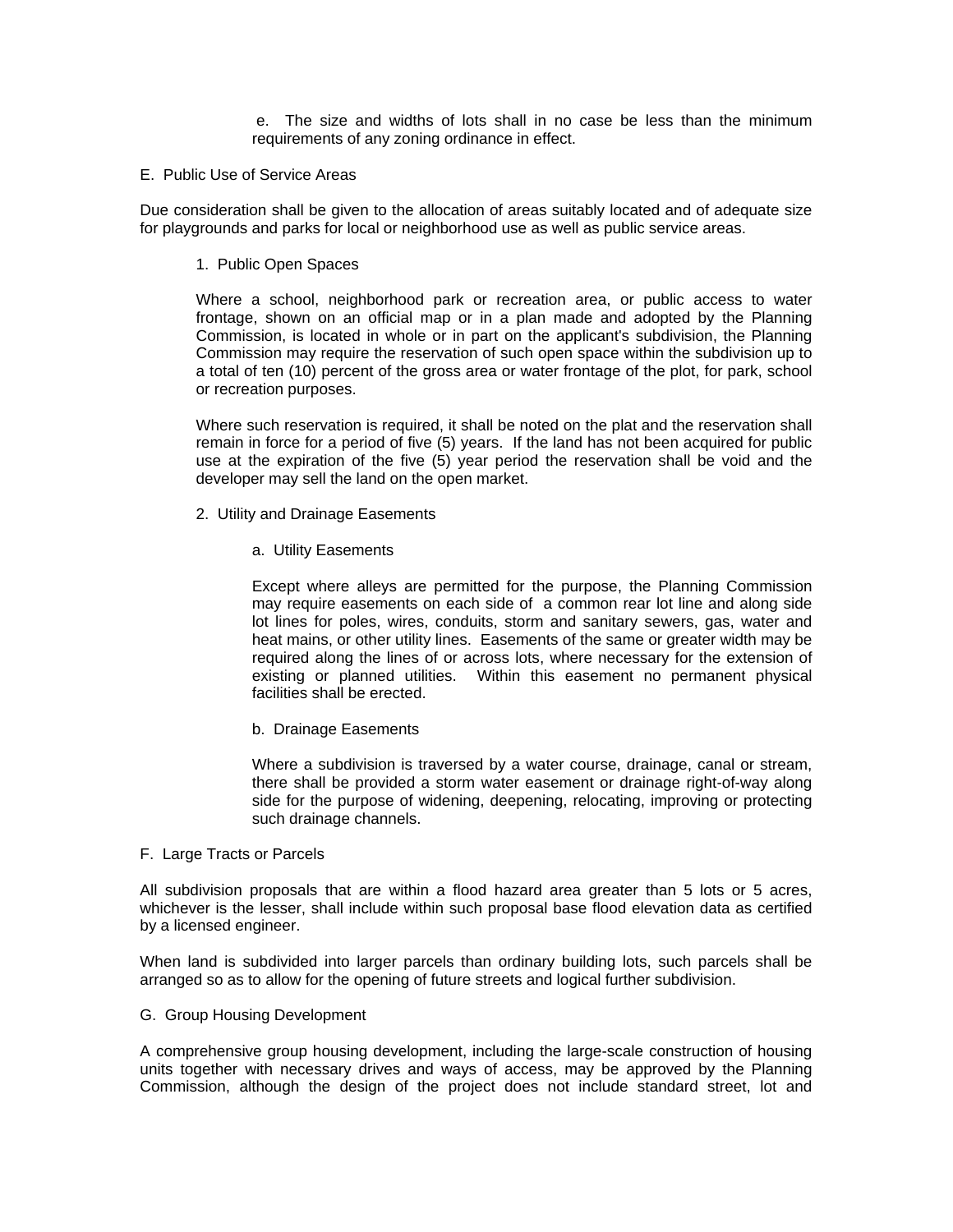subdivision arrangements, if departure from the foregoing standards can be made without destroying their intent.

### H. Accuracy

All boundary traverses shall close to an accuracy of at least one (1) part in five thousand (5,000). All dimensions shall be shown to the nearest one-tenth (1/10) of a foot and all angles to the nearest minute of degree.

### I. Variances

Where the subdivider can show that a provision of these standards would cause unnecessary hardship if strictly adhered to, and where, because of topographical or other conditions peculiar to the site, in the opinion of the Planning Commission, a departure may be made without destroying the intent of such provisions, the Planning Commission may authorize a variance. Any variance thus authorized is to be stated in the minutes of the Planning Commission with the reasons on which the departure was justified set forth in writing.

### J. Restrictive Covenants

The subdivider shall confer with the Planning Commission regarding the type and character of development that will be permitted in the subdivision. The subdivider should decide on certain minimum restrictions to be placed upon the property to prevent the construction of substandard buildings, control the type of structure or the use of the lots, which, unless so controlled, would clearly depreciate the character and value of the proposed subdivision and of adjoining property. Such restrictions shall be made a part of the plats presented to the commission and shall be lettered upon the face of the plat where possible.

## K. Zoning and Other Regulations

No final plat of land within the force and effect of an existing zoning ordinance shall be approved unless it conforms to such ordinance.

Whenever there is a discrepancy between minimum standards of dimensions noted herein and those contained in zoning regulations, building code, or other official regulations, the highest standard shall apply.

## **ARTICLE V. Development Prerequisite to Final Approval**

A perfectly prepared and recorded subdivision or plat means little to a prospective lot buyer. The buyer is looking for the actual physical transformation of raw acreage into lots suitable for building purposes and human habitation. The following is a list of tangible improvements necessary before final approval of a plat can be given. These actions will assure the physical reality of a subdivision which approval and recording establishes legally.

## A. Required Improvements

All improvements must be designed and installed in accordance with the Local Government Public Works Standards and Specifications prepared by the University of Tennessee Municipal Technical Advisory Service.

Every Subdivision developer shall be required to grade and improve streets and alleys, and to install monuments, sewers, storm water inlets and water mains, in accordance with specifications established by the Covington Planning Commission. Where specifications adopted by local authorities conflict with standards set forth in these subdivision regulations, the higher set of standards, as determined by the planning commission, shall govern.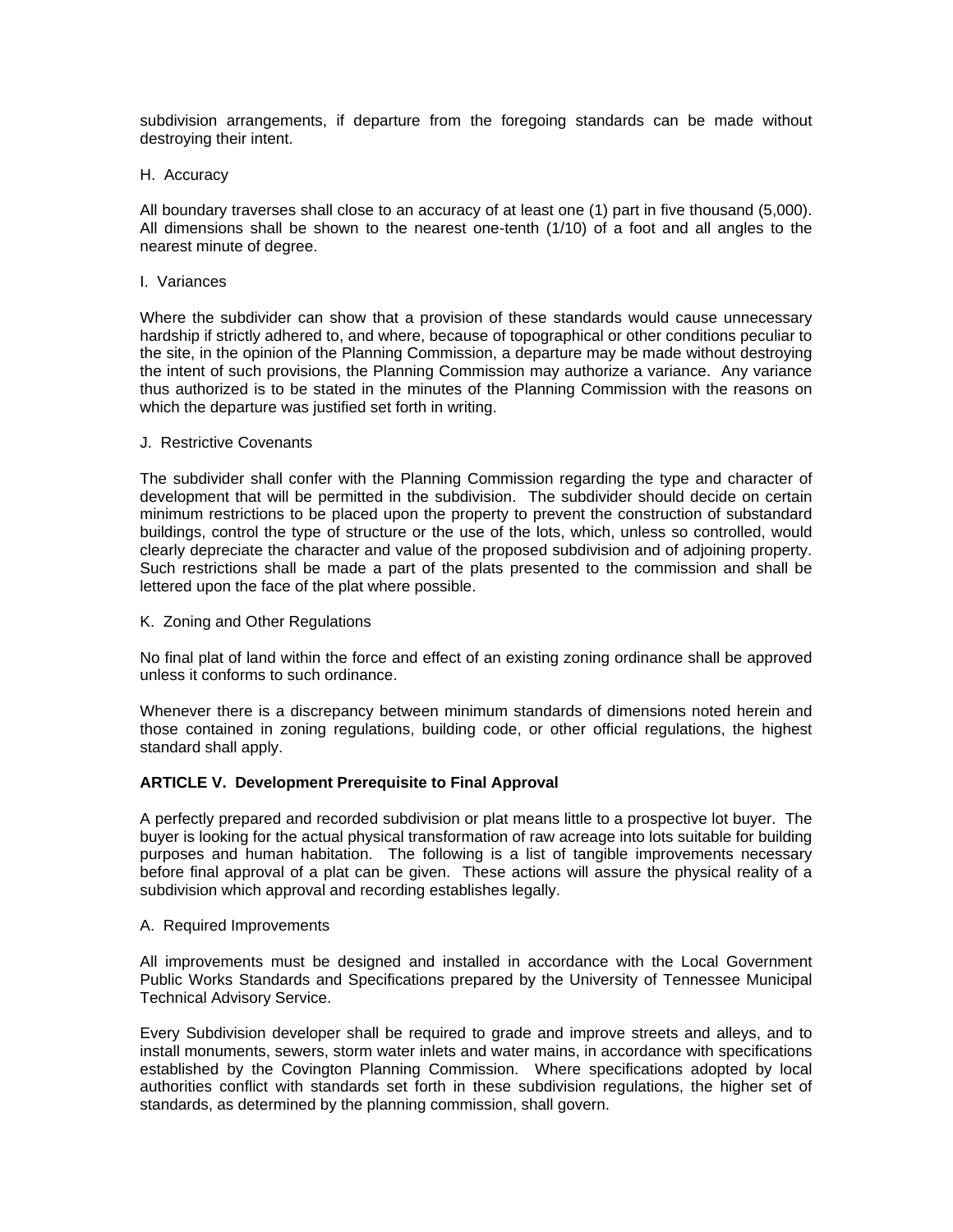# 1. Monuments

a. Concrete monuments four (4) inches in diameter or square, three (3) feet long, with a flat top, shall be set at all road corners, at all points where the road lines intersect the exterior boundaries of the subdivision, and at angle points and points of curb in each road. The top of the monuments shall have an indented cross to identify properly the location and shall be set flush with the finished grade.

b. All other corners and points shall be marked with iron pipe or solid steel rod not less than three-forth (3/4) inch in diameter and twenty-four (24) inches long and driven so as to be flush with the finished grade.

# 2. Grading

All roads and alleys shall be graded to their full width by the subdivider so that pavements and sidewalks can be constructed on the same level plane. Due to special topographical conditions, deviation from the above will be allow only with special approval of the Planning Commission.

a. Preparation. Before grading is started the entire right-of-way area shall be cleared of all trees, stumps, roots, brush and other objectionable materials.

b. Cuts. All tree stumps, boulders and other obstructions shall be removed to a depth of two (2) feet below the subgrade. Rock, when encountered, shall be to a depth of twelve (12) inches below subgrade.

c. Fill. All suitable material from roadway cuts may be used in the construction of fills, approaches, or at other places as needed. Excess materials including organic materials, soft clay, etc., shall be removed from the development site. The fill shall be spread in layers not to exceed twelve (12) inches loose and compacted. The filling utility trenches and other places not accessible to a roller shall be mechanically tamped, but where water is used to assist compaction, the water content shall not exceed the optimum of moisture.

3. Storm Drainage

An adequate drainage system, includes necessary open ditches, pipes, culverts, intersectional drains, drop inlets, bridges, etc., shall be provided for the proper drainage of surface water. Cross drains shall be provided to accommodate all natural water flow, and shall be of sufficient length to permit full width of roadway and the required slopes. The size of openings to be provided shall be determined by Talbot's formula, but in no case shall the pipe be less than eight (8) inches. Cross drains shall be built on straight line and grade and shall be laid on a firm base but not on rock. Pipes shall be laid with the spigot and pointing in the direction of the flow and with the ends fitted and matched to provide tight joints and smooth uniform invert. They shall be placed at a sufficient depth below the roadbed to avoid dangerous pressure of impact, and in no case shall the top of the pipe be less than one foot below the roadbed.

4. Roadway Surfacing

After preparation of the subgrade, the roadbed shall be surfaced with material required by local standards, but of no lower classification than six (6) inches of compact chert or gravel.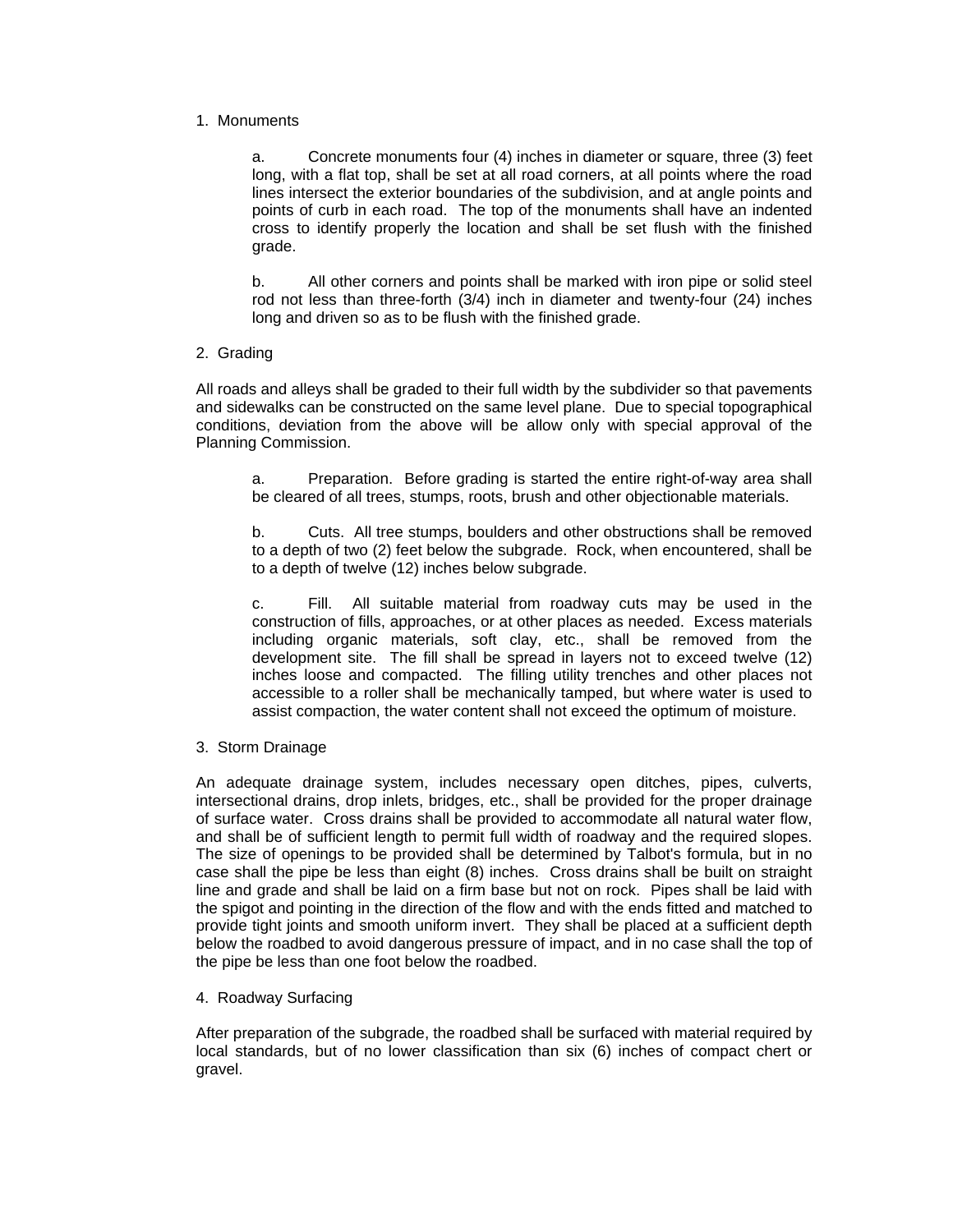## 5. Minimum Pavement Widths

Due to the diversity of development in the planning region, ranging from sparsely populated agricultural areas to the densely populated urban areas, required pavement width will necessarily vary with the character of building development and the amount of traffic encountered. Minimum pavement widths shall be as follows:

a. Rural Streets . . . . . . . . . . . . . 24 feet

Where the average lot size is two acres or more and where conditions are such as to discourage high speeds, non-local traffic and/or street parking.

b. Minor Residential Streets . . . . . . . 28 feet Most minor streets in residential developments or rural roads involving parking and/or considerable traffic.

c. Collector Street . . . . . . . . . . . . 36 feet Including minor streets which in the opinion of the Planning Commission will involve sufficient traffic and/or parking to justify such width.

- d. Arterial Streets and Highways .. as may be required.
- 6. Permanent Easements, Vehicular

A permanent easement may be permitted under certain conditions. These easements shall meet the following minimum requirements and any special conditions attached by the Planning Commission, and the requirements and special conditions for the easement shall be placed on the final plat for recording.

a. A permanent easement shall be of a required width of no less than fifty (50) feet. However, the planning commission may require greater widths if necessary to meet special conditions present on a plat.

b. A permanent easement providing legal access to more than one lot shall be improved to meet the road construction standards established in Articles III and IV of these regulations.

c. Permanent easement improvements shall be maintained by the developer/owner or by a legally established home owners association or other similar group approved by the planning commission. The legal documents establishing the easement shall be submitted with the final plat for review and approval and shall be recorded with the final plat.

d. If, at any future date, a permanent easement is submitted for acceptance as a public street or road, it shall be submitted to the planning commission for approval. In considering the easement for approval as a public street or road, the planning commission shall require the improvements to the easements to meet the minimum street construction standards in effect at the time the request for public acceptance is made.

e. A building permit may be issued for a building to be located on a recorded lot of record as 10/4/88, which lot fronts on a permanent easement with access to an existing public street or road; provided, however, that any future subdivision of said lot shall be subject to these provisions.

7. Curbs and Gutters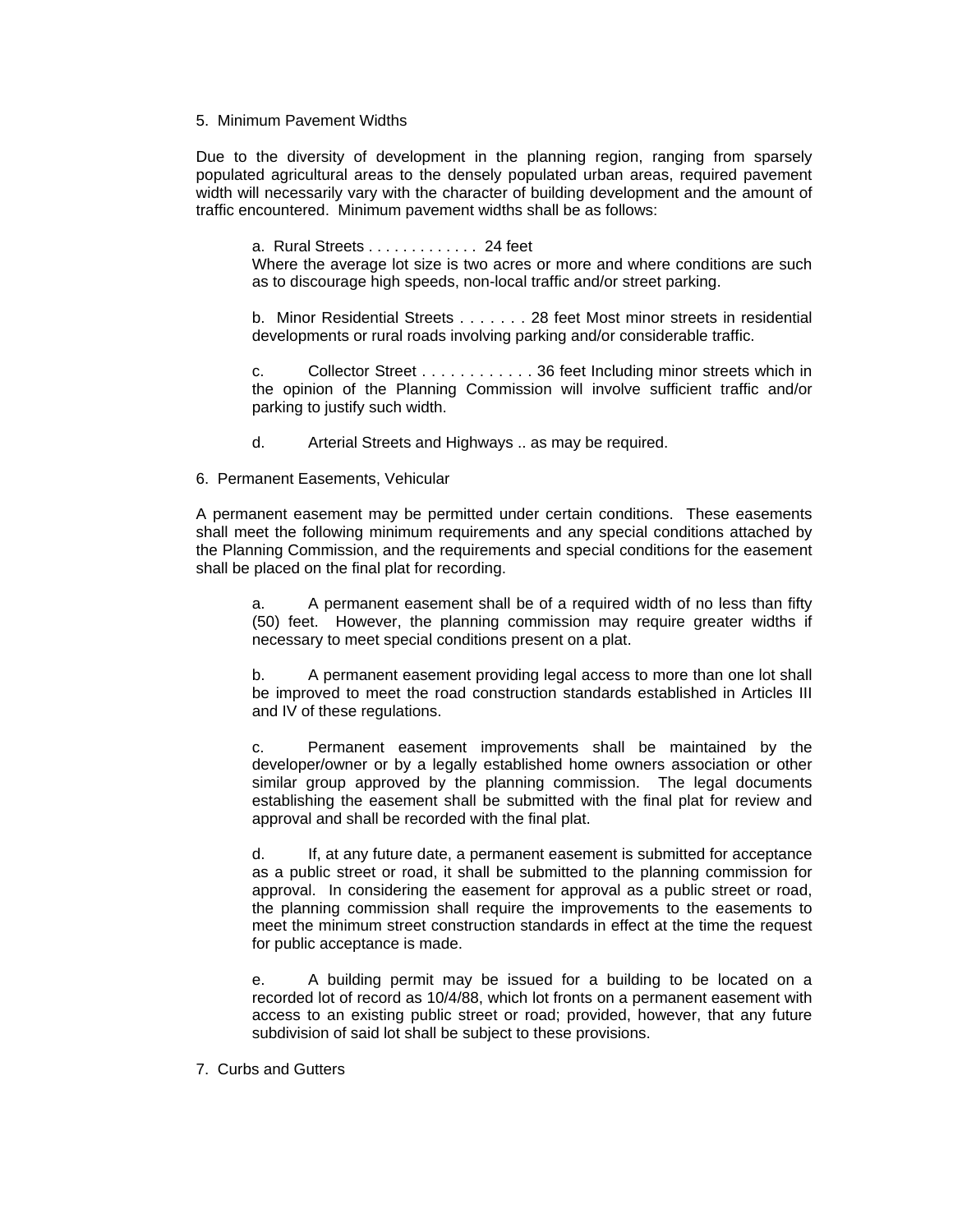The subdivider shall provide permanent six (6) inch concrete curbs and twenty-four (24) inch integral concrete gutters.

#### 8. Sidewalks

The planning commission reserves the right to require installation of sidewalks i.e., paved, and drained walkways, where the safety of pedestrians and children at play demand them.

Sidewalks will normally be required in business areas, along major streets and the vicinity of school sites. When required, sidewalks will be located so that walls, hedges or other plantings placed on the property line will not interfere with pedestrians.

### 9. Installation of Utilities

Utilities to be extended by the City of Covington will be done so in accordance with the current city utility extension policy. After grading is completed and approved and before any base is applied, all of the underground work - water mains, gas mains, etc. - and all service connections shall be installed completely and approved throughout the length of the road and across the flat section. All driveways for houses to be built by the developer shall be cut and drained.

If a subdivision proposal or other proposed development is in a flood prone area, any such proposals shall be reviewed to assure that (a) all such proposals are consistent with the need to minimize flood damage within the flood-prone area, (b) all public utilities and facilities such as sewer, gas, electrical and water systems and located and constructed to minimize or eliminate flood damage, and (c) adequate drainage is provided to reduce exposure to flood hazards.

#### 10. Water Supply System

Water mains properly connected with the community water supply system or with an alternate supply approved by the county health officer shall be constructed in such a manner as to serve adequately all lots shown on the subdivision plat for domestic use and fire protection.

The size of water mains, the location and types of valves and hydrants the amount of soil cover over the pipes of other features of the installation shall be approved by the planning commission and shall conform with accepted standards of good practice for municipal water systems.

All private water supplies and methods of water procurement must meet the requirements of the local or county health authorities. It shall be written across the face of the final plat and made a part of all deeds that the local or county health officer must inspect and approve the private water supply system before and after installation in order to assure public health protection through the observance of safe, private water supply standards.

All new and replacement water supply systems to be designed to minimize or eliminate infiltration of flood waters into the systems.

#### 11. Sanitary Sewers

When located within the service area of a public sewerage system, sanitary sewers shall be installed in such a manner as to serve adequately all the lots with connection to the public system.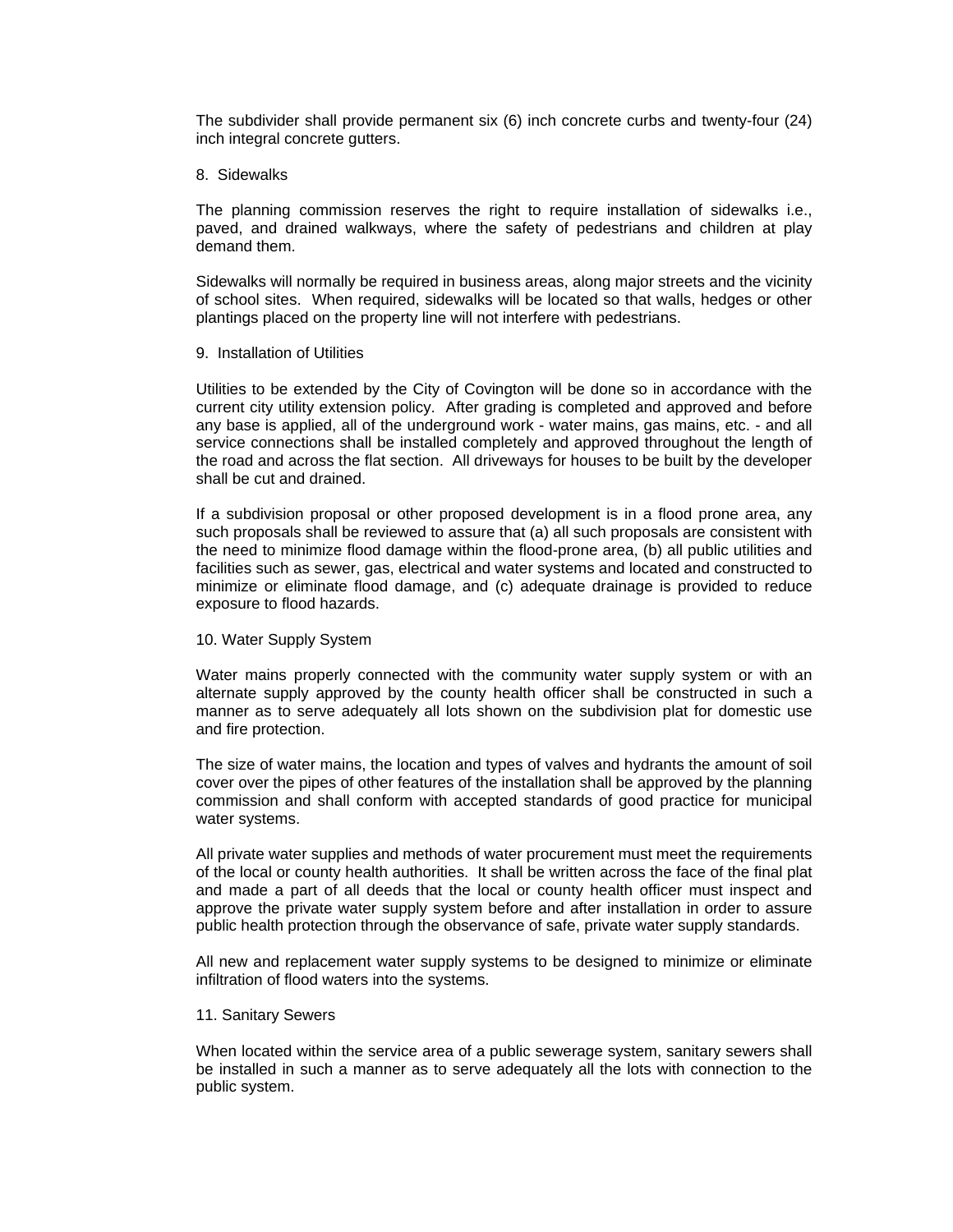When lots cannot be economically connected with a sewerage system, they must contain adequate area for the installation of approved septic tank and disposal fields and must be approved in writing by the county or local health officer.

All private sewage disposal systems must meet minimum standards of the local or county health authorities. It shall be written across the face of the final plat and made a part of all deeds that the local or county health officer shall inspect and approve all private disposal systems before and after installation to insure protection of the public health.

All new and replacement sanitary sewer systems to be designed to minimum or eliminate infiltration of flood waters into the systems and discharges form the systems into flood waters. On-site waste disposal systems to be located to avoid impairment to them or contamination from them during flooding.

B. Recommended Improvements

Although not required by these regulations, the planting of street trees is considered a duty of the subdivider as well as good business practice.

Street trees are a protection against excessive heat and glare and enhance the attractiveness and value of abutting property. The planning commission will advise the subdivider on location of trees and species to use under varying conditions.

It is recommended that trees be planted inside the property lines where they are less subject to injury, decrease the change of motor accidents and enjoy favorable conditions for growth. If trees are to be planted within a planting strip in the right-of-way their proposed locations and species to be used must be submitted for the planning commission's approval since the public inherits the care and maintenance of such trees.

C. Guarantees in Lieu of Completed Improvements

No final subdivision plat shall be approved by the Planning Commission or accepted for record by the County Register of Deeds until the improvements listed shall be constructed in satisfactory manner and approved by the local approving agent, or in lieu of such prior construction, The Planning Commission may accept a security bond in an amount equal to the estimated cost of installation of the required improvements, whereby improvements may be made and utilities installed without cost to the city or county in the event of default of the subdivider.

# **ARTICLE VI. Enforcement and Penalties for Violations**

The enforcement of these regulations and penalties for the unapproved recording or transfer of land is provided by State Law in the authority granted by Public Acts of the State of Tennessee.

A. Enforcement

1. No plat or plan of a subdivision of land into two or more lots located within the Covington Planning Region shall be admitted to the land records of the county or received or recorded by the Tipton County Register of Deeds until said plat or plan has received final approval in writing of the Planning Commission as provided in Section 13- 302 of the Tennessee Code Annotated.

2. No board, public officer or authority shall light any road, lay or authorize the laying of water mains or sewers, or the construction of other facilities or utilities in any road located within the planning region unless such road shall have been accepted, opened or otherwise received the legal status of a public road prior to the adoption of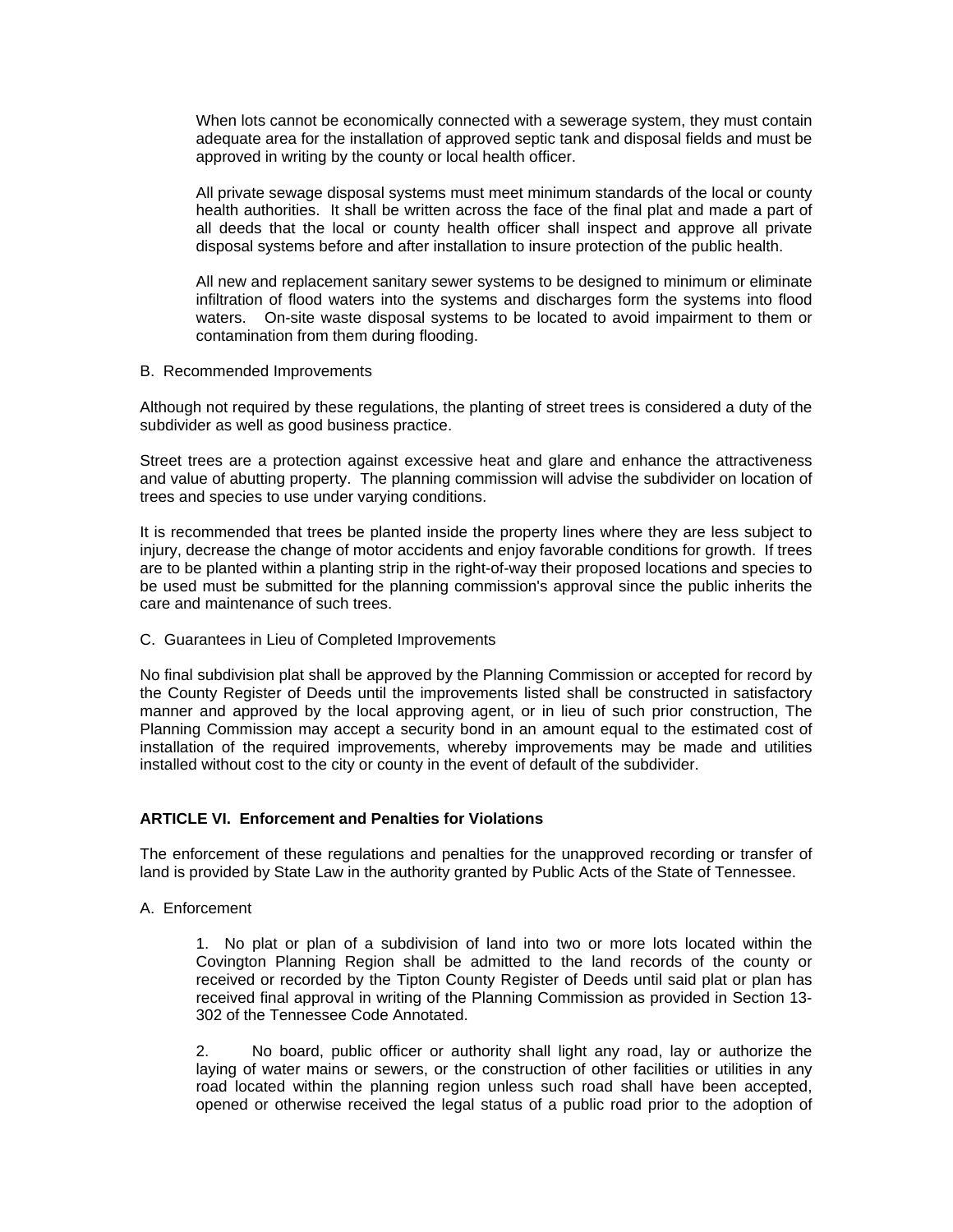these regulations, or unless such road corresponds in its location and lines to a road shown on a subdivision plat approved by the Planning Commission, or on a road plan made and adopted by the Planning Commission as provided in Section 13-306.

## B. Penalties

1. No county register shall receive, file or record a plat of a subdivision within the Covington Planning Region without the approval of the Planning Commission as required in Section 13-302, Tennessee Code Annotated, and any county register so doing shall be deemed guilty of a misdemeanor, punishable as other misdemeanors as provided by law.

2. Section 13-3-410, Tennessee Code Annotated provides: "Whoever, being the owner or agent of the owner of any land, transfers or sells or agrees to sell or negotiates to sell such land by reference to or exhibition of or by other use of a plat of such subdivision of such land without having submitted a plat of such subdivision to the Regional Planning Commission and obtained its approval as required by this Chapter and before such plat be recorded in the office of the appropriate county registrar, shall be deemed guilty of a misdemeanor, punishable as other misdemeanors as provided by law; and the description by metes and bounds in the instrument of transfer or other document used in the process of selling or transferring shall not exempt the transaction from such penalties. PROVIDED, HOWEVER, said owner or agent of any land may sell, transfer or agree to sell any lot or lots shown on a plan having been given tentative approval by said regional planning commission and provided, further, said owner or agent post bond in form and amount and with conditions and surety satisfactory to said regional planning commission, providing for and securing to the public and actual construction and installation of such improvements and utilities within a period specified by the commission and expressed in the bond. The county, through its county attorney, or other official designated by the Quarterly County court, may enjoin such transfer or sale or agreement by action or injunction."

3. Any building or structure erected or to be erected in violation of the subdivision regulations shall be deemed an unlawful building or structure, and the building commissioner or the City Attorney or other official designated by the chief legislative body may bring action to enjoin such erection or cause it to be vacated or removed as provided in Section 13-311, Tennessee Code Annotated.

# **ARTICLE VII. Adoption and Effective Date**

A. Before adoption of these subdivision regulations or any amendment thereof, a public hearing thereon shall be held by the Planning Commission.

B. These rules and regulations shall be in full force and effect from and after their adoption and effective date.

| Adopted   |  |
|-----------|--|
| Effective |  |

**APPENDICES**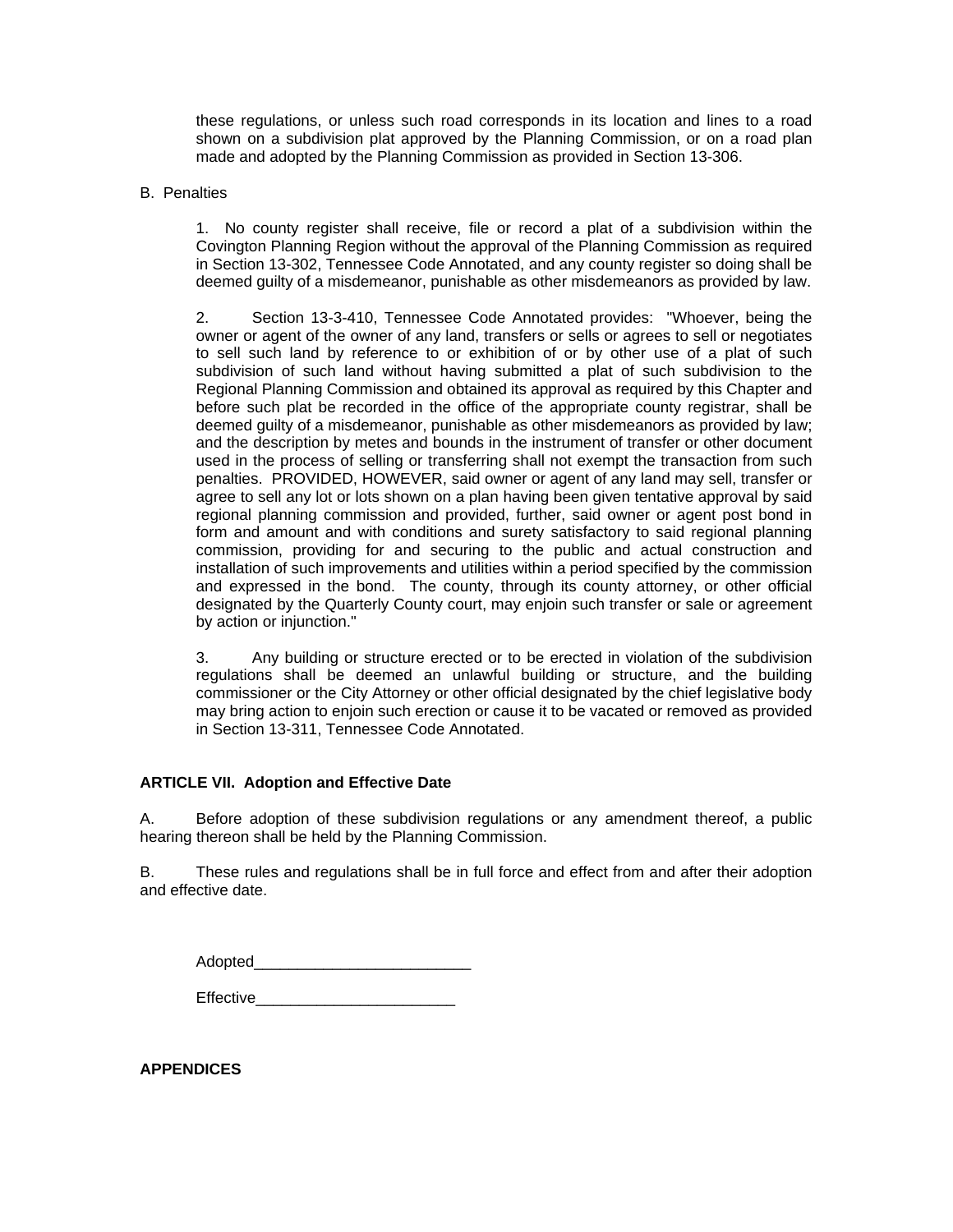## SUGGESTED STEPS FOR A DEVELOPER OF A SUBDIVISION

Confer with the Planning Commission and its staff representative to become thoroughly familiar with the subdivision requirements, the major street plan, and other public improvements which might affect the area to be subdivided.

Have preliminary sketch plat prepared by a reputable engineer or surveyor.

Discuss preliminary plat with staff representative. This preapplication review by a trained land planner may save the subdivider time and costly revisions as well as possible savings through better design.

Submit required copies the sketch plat to the Planning Commission for preliminary approval in advance of its regular monthly meeting.

WHEN PRELIMINARY APPROVAL HAS BEEN GRANTED:

See city engineer or designated approving agent(s) for street and utility specifications; contact city or county health officials for septic tank specifications if public sewers are not available.

Develop subdivision according to preliminary plat and required modifications, if any. Install improvements.

Obtain certificates from street and health officials certifying that improvements have been made or that a performance bond has been posted.

Prepare final plat.

Submit final plat to the Planning Commission for approval. When approved, the Planning Commission secretary will sign the certificate of approval for recording.

The subdivider now records the plat with the county register's office. He is now ready to sell his lots.

#### SUBDIVISION RECORD

PRELIMINARY PLAT

| Owner_______________________ |                                                     | _Address_________________Phone______________ |  |  |  |
|------------------------------|-----------------------------------------------------|----------------------------------------------|--|--|--|
|                              |                                                     | Phone____________                            |  |  |  |
|                              | Surveyor_____________________Address_______________ | Phone_____________                           |  |  |  |

Date submitted for preliminary approval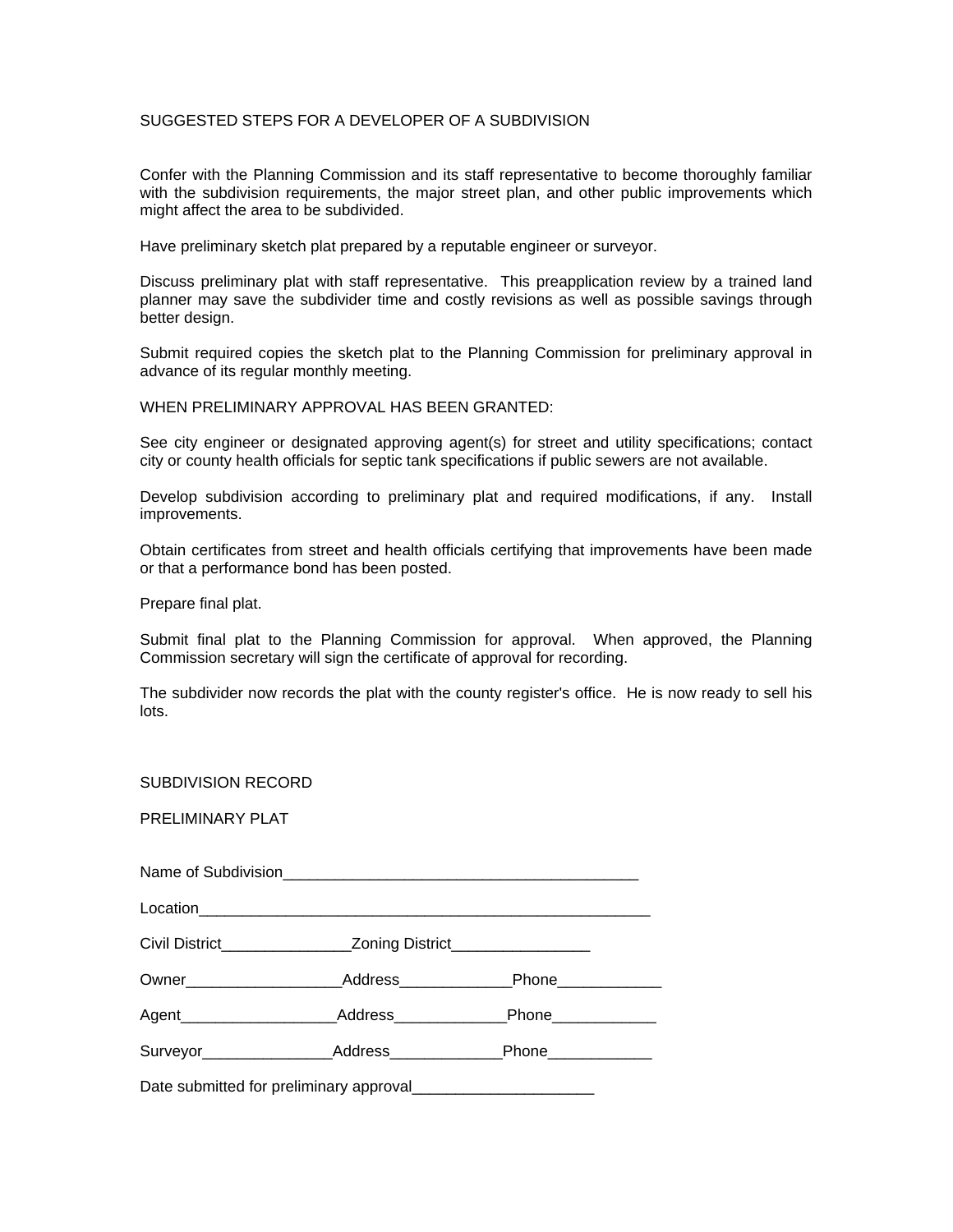### CHECKLIST

Two copies submitted five (5) days prior to meeting.

Drawn to a scale of not less than 1" equals 100'.

\_\_\_\_\_Name, location, owner and surveyor.

**LECT** Date, north point, and graphic scale.

Location of all existing physical features of land and nearby properties.

\_\_\_\_\_Names of adjoining property owners and/or subdivisions.

Plans of proposed utility layouts.

\_\_\_\_\_Names, locations and dimensions of proposed streets, alleys, easements, parks and reservations, lot lines, etc.

\_\_\_\_\_Profiles of all streets not less than 1" equals 20' (if required).

Contours at not more than 5' intervals.

Acreage of land to be subdivided.

Location sketch map.

\_\_\_\_\_Conforms to general requirements and minimum standards of design.

Approved \_\_\_\_\_\_\_\_\_\_to proceed to final plat. Subject to date

following modifications. \_\_\_\_\_\_\_\_\_\_\_\_\_\_\_\_\_\_\_\_\_\_\_\_\_\_\_\_\_\_\_\_\_\_\_

\_\_\_\_\_\_\_\_\_\_\_\_\_\_\_\_\_\_\_\_\_\_\_\_\_\_\_\_\_\_\_\_\_\_\_\_\_\_\_\_\_\_\_\_\_\_\_\_\_\_\_\_\_\_\_\_\_\_\_\_ Variances granted:\_\_\_\_\_\_\_\_\_\_\_\_\_\_\_\_\_\_\_\_\_\_\_\_\_\_\_\_\_\_\_\_\_\_\_\_\_\_\_\_\_\_ Disapproved \_\_\_\_\_\_\_\_\_\_\_\_\_\_\_\_\_\_\_\_\_\_\_for following reasons:\_\_\_\_\_\_\_\_\_\_\_\_\_

date

\_\_\_\_\_\_\_\_\_\_\_\_\_\_\_\_\_\_\_\_\_\_\_\_\_\_\_\_\_\_\_\_\_\_\_\_\_\_\_\_\_\_\_\_\_\_\_\_\_\_\_\_\_\_\_\_\_\_\_\_

Signed:

Secretary of Planning Commission

------------------------------------------------------------------------------------------------------------

## SUBDIVISION RECORD

FINAL PLAT

Name of Subdivision\_\_\_\_\_\_\_\_\_\_\_\_\_\_\_\_\_\_\_\_\_\_\_\_\_\_\_\_\_\_\_\_\_\_\_\_\_\_\_\_\_

Location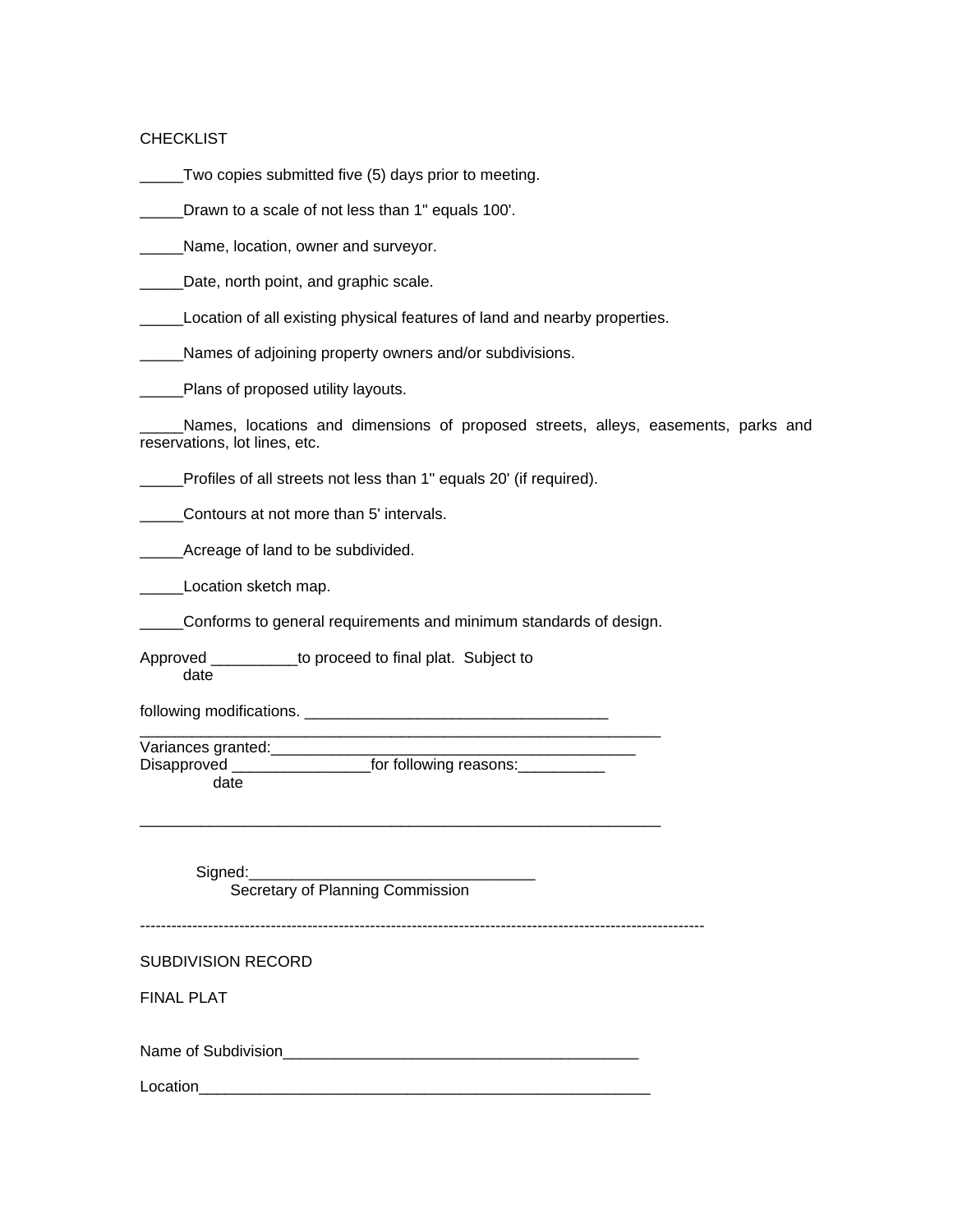| Civil District               | <b>Zoning District</b> |              |
|------------------------------|------------------------|--------------|
| Owner                        | Address                | <b>Phone</b> |
|                              |                        | (Date)       |
| Submitted for FINAL approval |                        | (Date)       |

# **CHECKLIST**

Submitted within one year of preliminary approval.

\_\_\_\_\_Original and three copies submitted five days prior to meeting.

Drawn to a scale of 1" equals 100' on sheets not larger than 22" X 34".

\_\_\_\_\_Date, true north point, graphic scale, name and location of subdivision.

**\_\_\_\_Reservations, easements, or other non-residential areas.** 

Bearings of property lines and sufficient engineering date to locate all lines including radii, angles and tangent distances.

\_\_\_\_\_Dimensions to the nearest 100th of a foot and angles to the nearest minute.

Lot lines, alleys, building **Lines and names of setback lines.** all streets and roads.

Location and description \_\_\_\_\_\_Lots numbered in of monuments. numerical order.

\_\_\_\_\_Names and locations of adjoining properties.

Certificate of Ownership \_\_\_\_\_Location sketch map. and Dedication.

\_\_\_\_\_Certificate of Approval of Streets and Utilities.

**Certificate of Approval of Water and Sewage Systems.** 

\_\_\_\_\_Certificate of Approval \_\_\_\_\_Certificate of for recording. Accuracy.

\_\_\_\_\_Proposed deed restrictions if not a zoned area.

\_\_\_\_\_Conforms to General Requirements and Minimum Standards of Design.

\_\_\_\_\_\_\_\_\_\_\_\_\_\_\_\_\_\_\_\_\_\_\_\_\_\_\_\_\_\_\_\_\_\_\_\_\_\_\_\_\_\_\_\_\_\_\_\_\_\_\_\_\_\_\_\_\_\_\_\_

\_\_\_\_\_Required physical improvements have been made or bond posted in the amount of  $\frac{\S_{\_}$ .

Approval for Recording \_\_\_\_\_\_\_\_\_\_\_\_\_\_\_. Variances granted:

Disapproved: \_\_\_\_\_\_\_\_\_\_\_\_\_\_\_\_\_\_\_\_\_\_\_\_for the following reasons: \_\_\_\_\_\_

date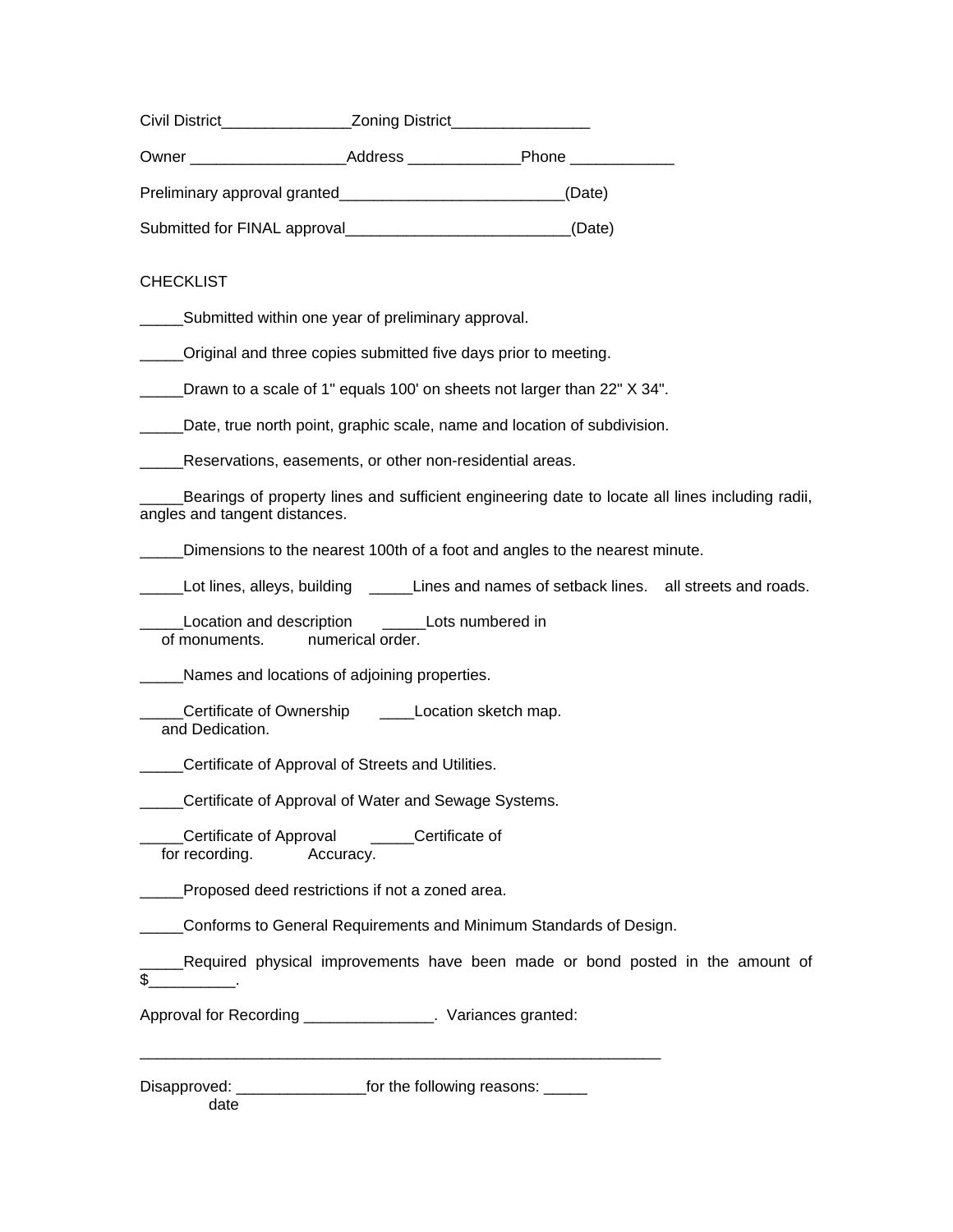Signed: Secretary of Planning Commission

------------------------------------------------------------------------------------------------------------

\_\_\_\_\_\_\_\_\_\_\_\_\_\_\_\_\_\_\_\_\_\_\_\_\_\_\_\_\_\_\_\_\_\_\_\_\_\_\_\_\_\_\_\_\_\_\_\_\_\_\_\_\_\_\_\_\_\_\_\_

# SUGGESTED FORMS FOR FINAL PLAT CERTIFICATION

Many communities have successfully used rubber stamps to affix the following forms on the original plat.

Form 1 CERTIFICATE OF OWNERSHIP AND DEDICATION

I (we) hereby certify that I am (we are) the owner(s) of the property shown and described hereon and that I (we) hereby adopt this plan of subdivision with my (our) free consent, establish the minimum building restriction lines, and dedicate all streets, alleys, walks, parks and other open spaces to public or private use as noted.

|      |       | 20 |
|------|-------|----|
| Date |       |    |
|      |       |    |
|      |       |    |
|      |       |    |
|      | Owner |    |
|      |       |    |
|      |       |    |
|      |       |    |
|      | Owner |    |

------------------------------------------------------------------------------------------------------------

Form 2 CERTIFICATE OF ACCURACY

Date

I hereby certify that the plan shown and described hereon is true and correct survey to the accuracy required by the Covington, Tennessee, Regional Planning Commission and that the monuments have been placed as shown hereon, to the specifications of the County Superintendent of Public Works or City Director of Public Works.

 $20$  .

 $\frac{1}{\sqrt{2}}$  ,  $\frac{1}{\sqrt{2}}$  ,  $\frac{1}{\sqrt{2}}$  ,  $\frac{1}{\sqrt{2}}$  ,  $\frac{1}{\sqrt{2}}$  ,  $\frac{1}{\sqrt{2}}$  ,  $\frac{1}{\sqrt{2}}$  ,  $\frac{1}{\sqrt{2}}$  ,  $\frac{1}{\sqrt{2}}$  ,  $\frac{1}{\sqrt{2}}$  ,  $\frac{1}{\sqrt{2}}$  ,  $\frac{1}{\sqrt{2}}$  ,  $\frac{1}{\sqrt{2}}$  ,  $\frac{1}{\sqrt{2}}$  ,  $\frac{1}{\sqrt{2}}$ Registered Engineer or Surveyor

------------------------------------------------------------------------------------------------------------